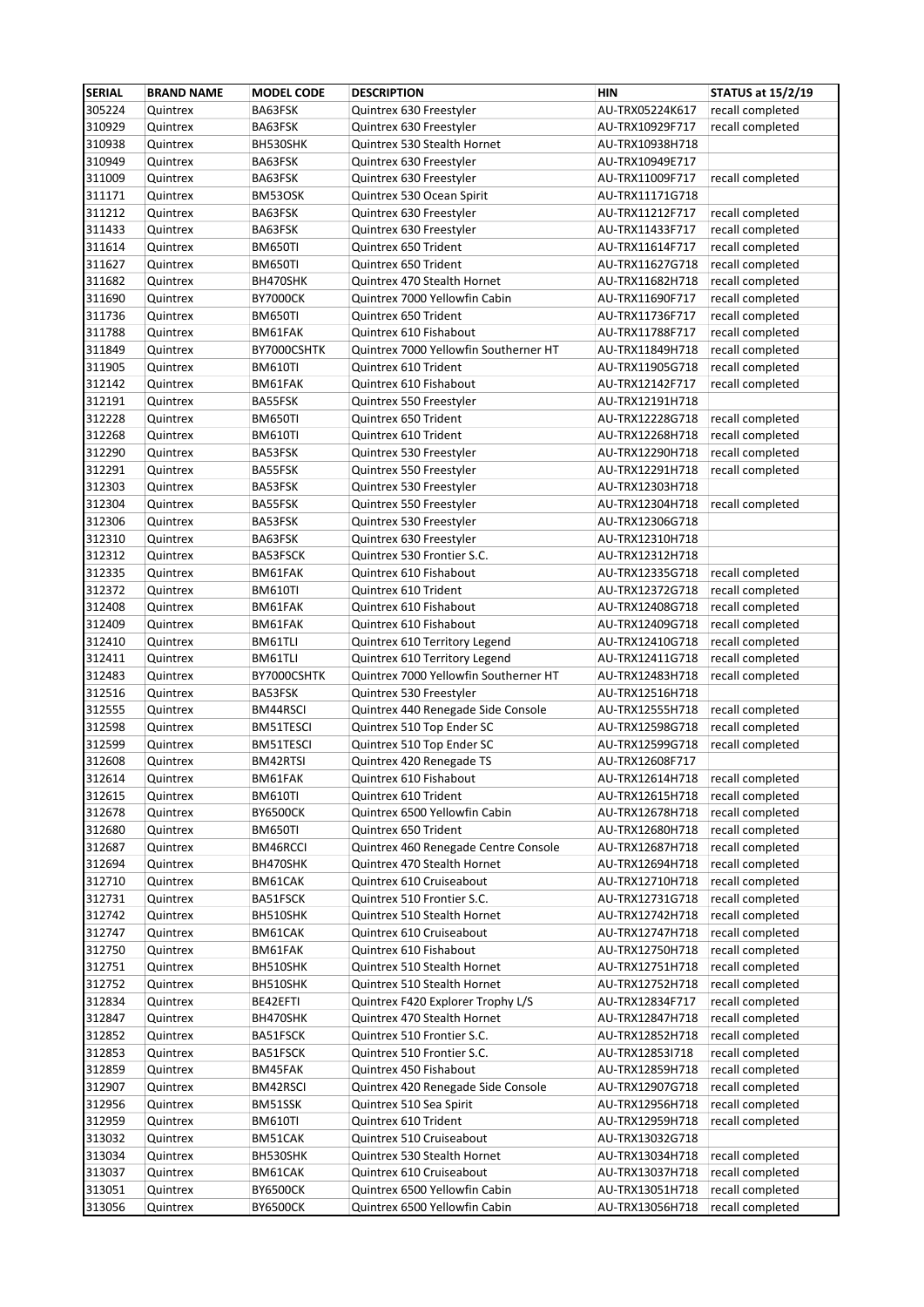| <b>SERIAL</b> | <b>BRAND NAME</b>    | <b>MODEL CODE</b> | <b>DESCRIPTION</b>                                           | <b>HIN</b>                         | <b>STATUS at 15/2/19</b> |
|---------------|----------------------|-------------------|--------------------------------------------------------------|------------------------------------|--------------------------|
| 313067        | Quintrex             | BM49RCCI          | Quintrex 490 Renegade Centre Console                         | AU-TRX13067H718                    | recall completed         |
| 313097        | Quintrex             | <b>BM610TI</b>    | Quintrex 610 Trident                                         | AU-TRX13097H718                    | recall completed         |
| 313105        | Quintrex             | BM42RSCI          | Quintrex 420 Renegade Side Console                           | AU-TRX13105G718                    | recall completed         |
| 313123        | Quintrex             | BM51SSK           | Quintrex 510 Sea Spirit                                      | AU-TRX13123G718                    | recall completed         |
| 313130        | Quintrex             | BM61FAK           | Quintrex 610 Fishabout                                       | AU-TRX13130H718                    | recall completed         |
| 313131        | Quintrex             | <b>BM610TI</b>    | Quintrex 610 Trident                                         | AU-TRX13131H718                    | recall completed         |
| 313183        | Quintrex             | BM48TECCI         | Quintrex 481 Top Ender CC                                    | AU-TRX13183G718                    | recall completed         |
| 313193        | Quintrex             | BM46RTSI          | Quintrex 460 Renegade TS                                     | AU-TRX13193G718                    | recall completed         |
| 313196        | Quintrex             | BM46RSCI          | Quintrex 460 Renegade Side Console                           | AU-TRX13196G718                    |                          |
| 313197        | Quintrex             | BM49FAK           | Quintrex 490 Fishabout                                       | AU-TRX13197G718                    | recall completed         |
| 313216        | Quintrex             | BM49RCCI          | Quintrex 490 Renegade Centre Console                         | AU-TRX13216H718                    | recall completed         |
| 313223        |                      | BM46RSCI          |                                                              |                                    |                          |
| 313225        | Quintrex<br>Quintrex | BM48FAK           | Quintrex 460 Renegade Side Console<br>Quintrex 481 Fishabout | AU-TRX13223G718<br>AU-TRX13225G718 |                          |
|               |                      |                   | Quintrex 530 Stealth Hornet                                  |                                    | recall completed         |
| 313235        | Quintrex             | BH530SHK          |                                                              | AU-TRX13235I718                    |                          |
| 313238        | Quintrex             | BM46RCCI          | Quintrex 460 Renegade Centre Console                         | AU-TRX13238G718                    | recall completed         |
| 313241        | Quintrex             | BM53RSCK          | Quintrex 530 Renegade Side Console                           | AU-TRX13241G718                    |                          |
| 313256        | Quintrex             | BH470SHK          | Quintrex 470 Stealth Hornet                                  | AU-TRX13256I718                    | recall completed         |
| 313259        | Quintrex             | <b>BM57TECCI</b>  | Quintrex 570 Top Ender CC                                    | AU-TRX13259G718                    | recall completed         |
| 313263        | Quintrex             | BM45TESCI         | Quintrex 450 Top Ender SC                                    | AU-TRX13263G718                    | recall completed         |
| 313268        | Quintrex             | BA51FSCK          | Quintrex 510 Frontier S.C.                                   | AU-TRX13268H718                    | recall completed         |
| 313273        | Quintrex             | BM46RSCI          | Quintrex 460 Renegade Side Console                           | AU-TRX13273G718                    |                          |
| 313274        | Quintrex             | BM46RSCI          | Quintrex 460 Renegade Side Console                           | AU-TRX13274G718                    |                          |
| 313284        | Quintrex             | BHF480HI          | Quintrex F481 Hornet                                         | AU-TRX13284G718                    | recall completed         |
| 313299        | Quintrex             | BM45FAK           | Quintrex 450 Fishabout                                       | AU-TRX13299G718                    |                          |
| 313303        | Quintrex             | BA53FSK           | Quintrex 530 Freestyler                                      | AU-TRX13303H718                    | recall completed         |
| 313306        | Quintrex             | BE44EFTI          | Quintrex F440 Explorer Trophy L/S                            | AU-TRX13306G718                    | recall completed         |
| 313307        | Quintrex             | BM46RCCI          | Quintrex 460 Renegade Centre Console                         | AU-TRX13307G718                    | recall completed         |
| 313312        | Quintrex             | BM53RCCK          | Quintrex 530 Renegade Centre Console                         | AU-TRX13312G718                    | recall completed         |
| 313313        | Quintrex             | BM49RSCI          | Quintrex 490 Renegade Side Console                           | AU-TRX13313G718                    | recall completed         |
| 313316        | Quintrex             | BM51SSK           | Quintrex 510 Sea Spirit                                      | AU-TRX13316G718                    | recall completed         |
| 313325        | Quintrex             | BM61TLI           | Quintrex 610 Territory Legend                                | AU-TRX13325I718                    | recall completed         |
| 313326        | Quintrex             | <b>BM650TI</b>    | Quintrex 650 Trident                                         | AU-TRX13326I718                    | recall completed         |
| 313330        | Quintrex             | BM49RSCI          | Quintrex 490 Renegade Side Console                           | AU-TRX13330G718                    | recall completed         |
| 313352        | Quintrex             | BM49RSCI          | Quintrex 490 Renegade Side Console                           | AU-TRX13352G718                    | recall completed         |
|               |                      |                   | Quintrex 510 Stealth Hornet                                  |                                    |                          |
| 313355        | Quintrex             | BH510SHK          |                                                              | AU-TRX13355I718                    | recall completed         |
| 313364        | Quintrex             | BM42RTSI          | Quintrex 420 Renegade TS                                     | AU-TRX13364G718                    | recall completed         |
| 313415        | Quintrex             | BM51OSK           | Quintrex 510 Ocean Spirit                                    | AU-TRX13415G718                    | recall completed         |
| 313424        | Quintrex             | BH530SHK          | Quintrex 530 Stealth Hornet                                  | AU-TRX13424I718                    | recall completed         |
| 313434        | Quintrex             | <b>BM53RSCK</b>   | Quintrex 530 Renegade Side Console                           | AU-TRX13434G718                    | recall completed         |
| 313443        | Quintrex             | BM46RSCI          | Quintrex 460 Renegade Side Console                           | AU-TRX13443G718                    | recall completed         |
| 313444        | Quintrex             | BM46RSCI          | Quintrex 460 Renegade Side Console                           | AU-TRX13444G718                    | recall completed         |
| 313453        | Quintrex             | BM53OSK           | Quintrex 530 Ocean Spirit                                    | AU-TRX13453H718                    | recall completed         |
| 313460        | Quintrex             | BM57RCCK          | Quintrex 570 Renegade Centre Console                         | AU-TRX13460G718                    | recall completed         |
| 313461        | Quintrex             | <b>BM57RCCK</b>   | Quintrex 570 Renegade Centre Console                         | AU-TRX13461G718                    | recall completed         |
| 313463        | Quintrex             | BM57TLI           | Quintrex 570 Territory Legend                                | AU-TRX13463G718                    | recall completed         |
| 313464        | Quintrex             | BM57TLI           | Quintrex 570 Territory Legend                                | AU-TRX13464G718                    | recall completed         |
| 313465        | Quintrex             | BM46RSCI          | Quintrex 460 Renegade Side Console                           | AU-TRX13465G718                    | recall completed         |
| 313475        | Quintrex             | BM45FAK           | Quintrex 450 Fishabout                                       | AU-TRX13475G718                    | recall completed         |
| 313476        | Quintrex             | BM44RTSI          | Quintrex 440 Renegade TS                                     | AU-TRX13476G718                    | recall completed         |
| 313477        | Quintrex             | BHF440HTI         | Quintrex F440 Hornet Trophy                                  | AU-TRX13477G718                    | recall completed         |
| 313483        | Quintrex             | BM51CAK           | Quintrex 510 Cruiseabout                                     | AU-TRX13483G718                    | recall completed         |
| 313485        | Quintrex             | BM42RTSI          | Quintrex 420 Renegade TS                                     | AU-TRX13485G718                    | recall completed         |
| 313489        | Quintrex             | BM42RSCI          | Quintrex 420 Renegade Side Console                           | AU-TRX13489G718                    | recall completed         |
| 313524        | Quintrex             | BM48TESCI         | Quintrex 481 Top Ender SC                                    | AU-TRX13524H718                    | recall completed         |
| 313527        | Quintrex             | BM48TESCI         | Quintrex 481 Top Ender SC                                    | AU-TRX13527G718                    | recall completed         |
| 313530        | Quintrex             | <b>BM610TI</b>    | Quintrex 610 Trident                                         | AU-TRX13530I718                    | recall completed         |
| 313531        | Quintrex             | BM48TESCI         | Quintrex 481 Top Ender SC                                    | AU-TRX13531G718                    | recall completed         |
| 313540        | Quintrex             | BM46RSCI          | Quintrex 460 Renegade Side Console                           | AU-TRX13540G718                    | recall completed         |
| 313541        | Quintrex             | BM46RSCI          | Quintrex 460 Renegade Side Console                           | AU-TRX13541G718                    | recall completed         |
| 313543        | Quintrex             | BM46RSCI          | Quintrex 460 Renegade Side Console                           | AU-TRX13543G718                    | recall completed         |
|               |                      |                   |                                                              |                                    |                          |
| 313549        | Quintrex             | BA59FSCK          | Quintrex 590 Frontier S.C.                                   | AU-TRX13549I718                    | recall completed         |
| 313550        | Quintrex             | BH510SHK          | Quintrex 510 Stealth Hornet                                  | AU-TRX13550J718                    |                          |
| 313551        | Quintrex             | BA53FSCK          | Quintrex 530 Frontier S.C.                                   | AU-TRX13551H718                    | recall completed         |
| 313553        | Quintrex             | BM49CAK           | Quintrex 490 Cruiseabout                                     | AU-TRX13553H718                    | recall completed         |
| 313555        | Quintrex             | BHF420HTI         | Quintrex F420 Hornet Trophy                                  | AU-TRX13555G718                    | recall completed         |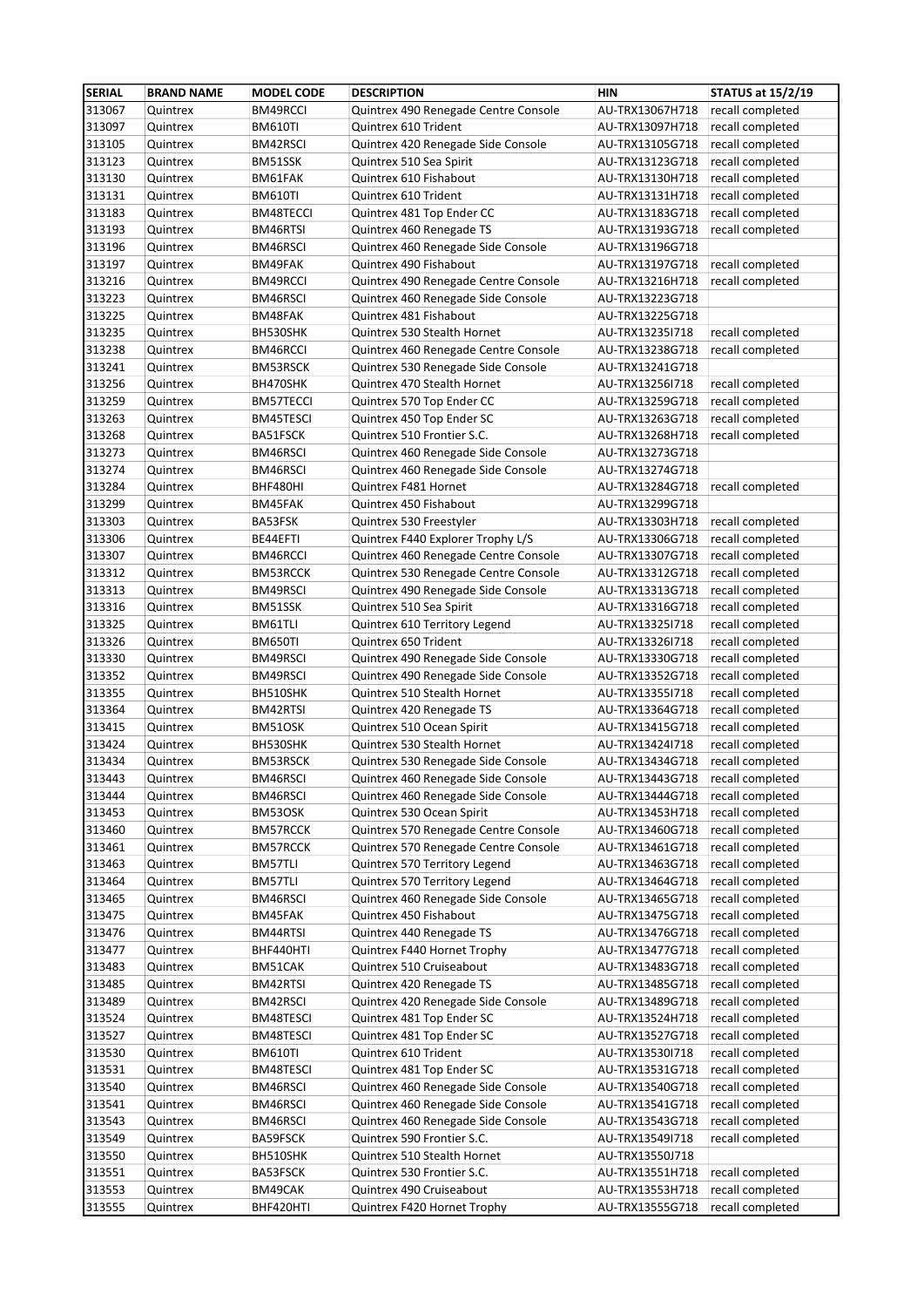| <b>SERIAL</b> | <b>BRAND NAME</b> | <b>MODEL CODE</b> | <b>DESCRIPTION</b>                     | <b>HIN</b>      | <b>STATUS at 15/2/19</b> |
|---------------|-------------------|-------------------|----------------------------------------|-----------------|--------------------------|
| 313559        | Quintrex          | BM53CAK           | Quintrex 530 Cruiseabout               | AU-TRX13559G718 | recall completed         |
| 313562        | Quintrex          | BA51FSK           | Quintrex 510 Freestyler                | AU-TRX13562H718 | recall completed         |
| 313564        | Quintrex          | BHF500HI          | Quintrex F500 Hornet                   | AU-TRX13564H718 | recall completed         |
| 313565        | Quintrex          | BA53FSCK          | Quintrex 530 Frontier S.C.             | AU-TRX13565H718 | recall completed         |
| 313566        | Quintrex          | BA53FSCK          | Quintrex 530 Frontier S.C.             | AU-TRX13566I718 | recall completed         |
| 313567        | Quintrex          | BA51FSCK          | Quintrex 510 Frontier S.C.             | AU-TRX135671718 | recall completed         |
| 313568        | Quintrex          | BM48FAK           | Quintrex 481 Fishabout                 | AU-TRX13568G718 | recall completed         |
| 313569        | Quintrex          | BM48FAK           | Quintrex 481 Fishabout                 | AU-TRX13569G718 | recall completed         |
| 313582        | Quintrex          | BM49FAK           | Quintrex 490 Fishabout                 | AU-TRX13582G718 | recall completed         |
| 313584        | Quintrex          | BM57RCCK          | Quintrex 570 Renegade Centre Console   | AU-TRX13584G718 | recall completed         |
| 313586        | Quintrex          | BM45FAK           | Quintrex 450 Fishabout                 | AU-TRX13586G718 | recall completed         |
| 313589        | Quintrex          | BM51SSK           | Quintrex 510 Sea Spirit                | AU-TRX13589G718 | recall completed         |
| 313590        | Quintrex          | BM48FAK           | Quintrex 481 Fishabout                 | AU-TRX13590G718 | recall completed         |
| 313591        | Quintrex          | BM48FAK           | Quintrex 481 Fishabout                 | AU-TRX13591G718 | recall completed         |
| 313598        | Quintrex          | BM46DO2LG         | Quintrex 460 Dory Blade (2) L/S        | AU-TRX13598H718 | recall completed         |
| 313599        | Quintrex          | BM49CAK           | Quintrex 490 Cruiseabout               | AU-TRX13599H718 | recall completed         |
| 313600        | Quintrex          | BM46DO2LG         | Quintrex 460 Dory Blade (2) L/S        | AU-TRX13600H718 | recall completed         |
| 313612        | Quintrex          | BA51FSCK          | Quintrex 510 Frontier S.C.             | AU-TRX13612I718 | recall completed         |
| 313616        | Quintrex          | BA55FSK           | Quintrex 550 Freestyler                | AU-TRX13616I718 | recall completed         |
| 313618        | Quintrex          | BA59FSK           | Quintrex 590 Freestyler                | AU-TRX13618I718 | recall completed         |
| 313619        | Quintrex          | BA55FSK           | Quintrex 550 Freestyler                | AU-TRX13619I718 | recall completed         |
| 313620        | Quintrex          | <b>BY6500CK</b>   | Quintrex 6500 Yellowfin Cabin          | AU-TRX13620I718 |                          |
| 313623        | Quintrex          | BE44EFTI          | Quintrex F440 Explorer Trophy L/S      | AU-TRX13623H718 | recall completed         |
| 313624        | Quintrex          | BM51OSK           | Quintrex 510 Ocean Spirit              | AU-TRX13624H718 | recall completed         |
| 313628        | Quintrex          | BM44RSCI          | Quintrex 440 Renegade Side Console     | AU-TRX13628G718 | recall completed         |
| 313629        | Quintrex          | BM44RSCI          | Quintrex 440 Renegade Side Console     | AU-TRX13629G718 | recall completed         |
| 313633        | Quintrex          | BM44RSCI          | Quintrex 440 Renegade Side Console     | AU-TRX13633H718 | recall completed         |
| 313634        | Quintrex          | BM51CAK           | Quintrex 510 Cruiseabout               | AU-TRX13634H718 | recall completed         |
| 313636        | Quintrex          | BA51FSK           | Quintrex 510 Freestyler                | AU-TRX13636I718 |                          |
| 313671        | Quintrex          | BM49FAK           | Quintrex 490 Fishabout                 | AU-TRX13671H718 | recall completed         |
| 313672        | Quintrex          | BM51SSK           | Quintrex 510 Sea Spirit                | AU-TRX13672H718 | recall completed         |
| 313673        | Quintrex          | BM42RTSI          | Quintrex 420 Renegade TS               | AU-TRX13673H718 | recall completed         |
| 313681        | Quintrex          | BM45FAK           | Quintrex 450 Fishabout                 | AU-TRX13681H718 | recall completed         |
| 313682        | Quintrex          | BHF480HI          | Quintrex F481 Hornet                   | AU-TRX13682H718 | recall completed         |
| 313690        | Quintrex          | BM45TESCI         | Quintrex 450 Top Ender SC              | AU-TRX13690H718 | recall completed         |
| 313693        | Quintrex          | BM53RSCK          | Quintrex 530 Renegade Side Console     | AU-TRX13693H718 | recall completed         |
| 313699        | Quintrex          | BM45TESCI         | Quintrex 450 Top Ender SC              | AU-TRX13699H718 | recall completed         |
| 313704        | Quintrex          | BM57OSK           | Quintrex 570 Ocean Spirit              | AU-TRX13704H718 | recall completed         |
| 313708        | Quintrex          | BHF500HI          | Quintrex F500 Hornet                   | AU-TRX13708H718 | recall completed         |
| 313713        | Quintrex          | BM51CAK           | Quintrex 510 Cruiseabout               | AU-TRX13713H718 | recall completed         |
| 313753        | Quintrex          | <b>BM610TI</b>    | Quintrex 610 Trident                   | AU-TRX13753I718 | recall completed         |
| 313758        | Quintrex          | BM46RSCI          | Quintrex 460 Renegade Side Console     | AU-TRX13758H718 | recall completed         |
| 313759        | Quintrex          | BM53RSCK          | Quintrex 530 Renegade Side Console     | AU-TRX13759H718 | recall completed         |
| 313769        | Quintrex          | BE42EFTI          | Quintrex F420 Explorer Trophy L/S      | AU-TRX13769H718 | recall completed         |
| 313770        | Quintrex          | BM51SSK           | Quintrex 510 Sea Spirit                | AU-TRX13770H718 | recall completed         |
| 313778        | Quintrex          | BM46RSCI          | Quintrex 460 Renegade Side Console     | AU-TRX13778H718 | recall completed         |
| 313779        | Quintrex          | BM53RSCK          | Quintrex 530 Renegade Side Console     | AU-TRX13779H718 | recall completed         |
| 313781        | Quintrex          | BHF440HTI         | Quintrex F440 Hornet Trophy            | AU-TRX13781H718 | recall completed         |
| 313784        | Quintrex          | BM51CAK           | Quintrex 510 Cruiseabout               | AU-TRX13784H718 | recall completed         |
| 313790        | Quintrex          | BM53CAK           | Quintrex 530 Cruiseabout               | AU-TRX13790H718 | recall completed         |
| 313793        | Quintrex          | BM53RSCK          | Quintrex 530 Renegade Side Console     | AU-TRX13793H718 | recall completed         |
| 313795        | Quintrex          | BM51SSK           | Quintrex 510 Sea Spirit                | AU-TRX13795H718 | recall completed         |
| 313796        | Quintrex          | BM46RSCI          | Quintrex 460 Renegade Side Console     | AU-TRX13796H718 | recall completed         |
| 313807        | Quintrex          | BA51FSK           | Quintrex 510 Freestyler                | AU-TRX13807I718 | recall completed         |
| 313808        | Quintrex          | BM49CAK           | Quintrex 490 Cruiseabout               | AU-TRX13808H718 | recall completed         |
| 313809        | Quintrex          | BM650TI           | Quintrex 650 Trident                   | AU-TRX13809I718 | recall completed         |
| 313810        | Quintrex          | BM46RSCI          | Quintrex 460 Renegade Side Console     | AU-TRX13810H718 |                          |
| 313813        | Quintrex          | BA51FCCK          | Quintrex 510 Frontier C.C.             | AU-TRX13813I718 | recall completed         |
| 313814        | Quintrex          | BY6200CHTK        | Quintrex 6200 Yellowfin Hard Top Cabin | AU-TRX13814I718 | recall completed         |
| 313815        | Quintrex          | BM46RSCI          | Quintrex 460 Renegade Side Console     | AU-TRX13815H718 | recall completed         |
| 313819        | Quintrex          | BM51TLK           | Quintrex 510 Territory Legend          | AU-TRX13819H718 | recall completed         |
| 313820        | Quintrex          | BM650TI           | Quintrex 650 Trident                   | AU-TRX13820I718 | recall completed         |
| 313822        | Quintrex          | BH530SHK          | Quintrex 530 Stealth Hornet            | AU-TRX13822I718 | recall completed         |
| 313824        | Quintrex          | <b>BY7000CK</b>   | Quintrex 7000 Yellowfin Cabin          | AU-TRX13824I718 | recall completed         |
| 313825        | Quintrex          | BM49RSCI          | Quintrex 490 Renegade Side Console     | AU-TRX13825H718 | recall completed         |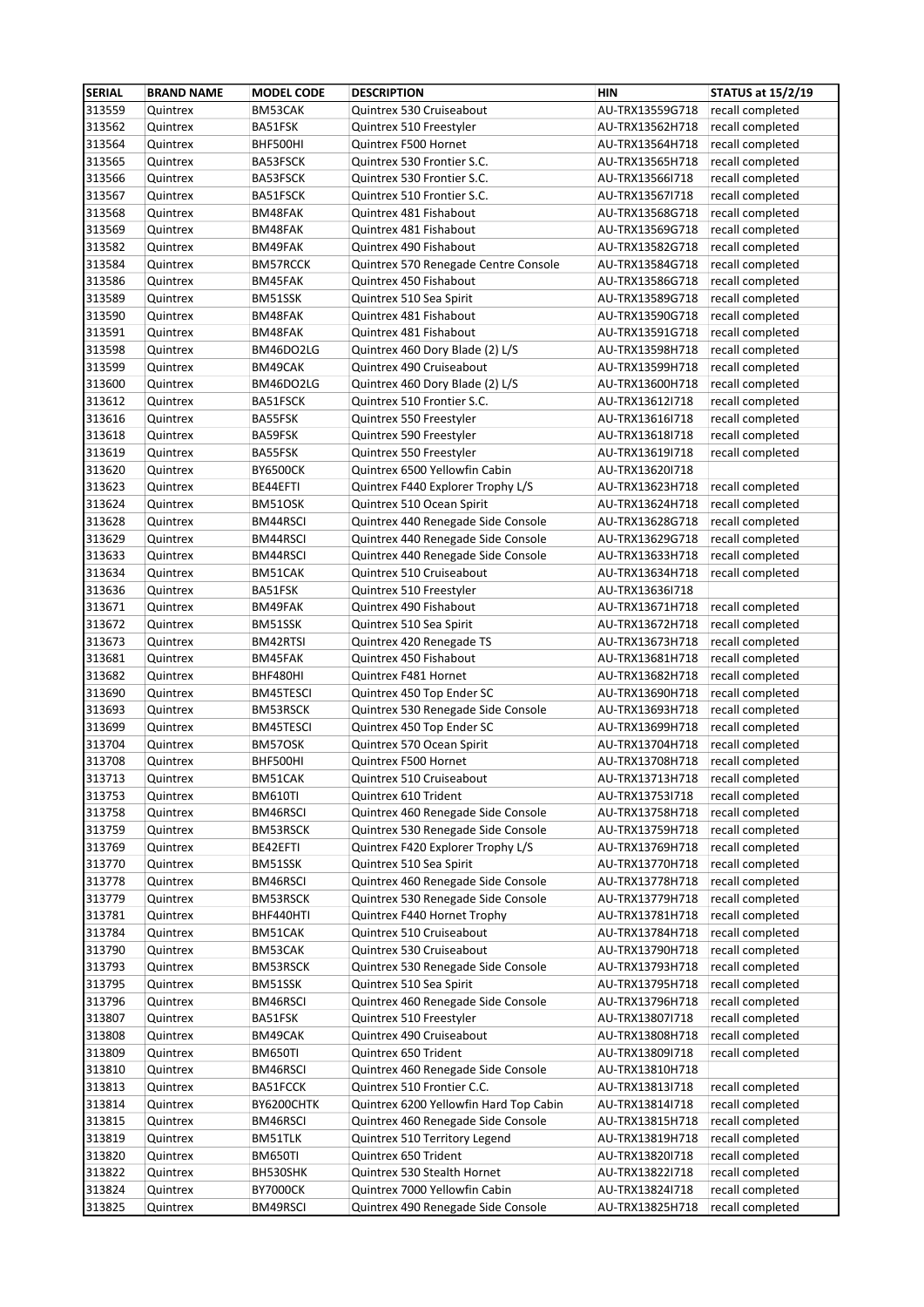| <b>SERIAL</b>    | <b>BRAND NAME</b>    | <b>MODEL CODE</b>    | <b>DESCRIPTION</b>                                    | <b>HIN</b>                         | <b>STATUS at 15/2/19</b>             |
|------------------|----------------------|----------------------|-------------------------------------------------------|------------------------------------|--------------------------------------|
| 313831           | Quintrex             | BM57FAK              | Quintrex 570 Fishabout                                | AU-TRX13831H718                    | recall completed                     |
| 313832           | Quintrex             | BM57OSK              | Quintrex 570 Ocean Spirit                             | AU-TRX13832H718                    | recall completed                     |
| 313833           | Quintrex             | BA53FSCK             | Quintrex 530 Frontier S.C.                            | AU-TRX13833I718                    | recall completed                     |
| 313841           | Quintrex             | BM49RSCI             | Quintrex 490 Renegade Side Console                    | AU-TRX13841H718                    | recall completed                     |
| 313842           | Quintrex             | BM48FAK              | Quintrex 481 Fishabout                                | AU-TRX13842H718                    | recall completed                     |
| 313844           | Quintrex             | BH470SHK             | Quintrex 470 Stealth Hornet                           | AU-TRX13844I718                    | recall completed                     |
| 313849           | Quintrex             | BA55FSK              | Quintrex 550 Freestyler                               | AU-TRX13849I718                    |                                      |
| 313853           | Quintrex             | BM53RSCK             | Quintrex 530 Renegade Side Console                    | AU-TRX13853H718                    | recall completed                     |
| 313862           | Quintrex             | BM53FAK              | Quintrex 530 Fishabout                                | AU-TRX13862H718                    | recall completed                     |
| 313864           | Quintrex             | BM48FAK              | Quintrex 481 Fishabout                                | AU-TRX13864J718                    |                                      |
| 313865           | Quintrex             | BM49FAK              | Quintrex 490 Fishabout                                | AU-TRX13865H718                    | recall completed                     |
| 313866           | Quintrex             | BM49FAK              | Quintrex 490 Fishabout                                | AU-TRX13866J718                    |                                      |
| 313871           | Quintrex             | BM48TESCI            | Quintrex 481 Top Ender SC                             | AU-TRX13871H718                    | recall completed                     |
| 313872           | Quintrex             | BM49RSCI             | Quintrex 490 Renegade Side Console                    | AU-TRX13872H718                    | recall completed                     |
| 313873           | Quintrex             | BM49CAK              | Quintrex 490 Cruiseabout                              | AU-TRX13873H718                    | recall completed                     |
| 313874           | Quintrex             | BM51SSK              | Quintrex 510 Sea Spirit                               | AU-TRX13874H718                    | recall completed                     |
| 313875           | Quintrex             | BM51SSK              | Quintrex 510 Sea Spirit                               | AU-TRX13875J718                    |                                      |
| 313878           | Quintrex             | BHF480HI             | Quintrex F481 Hornet                                  | AU-TRX13878H718                    |                                      |
| 313879           | Quintrex             | BY6200CHTK           | Quintrex 6200 Yellowfin Hard Top Cabin                | AU-TRX13879I718                    |                                      |
| 313886           | Quintrex             | BH470SHK             | Quintrex 470 Stealth Hornet                           | AU-TRX13886I718                    |                                      |
| 313888           | Quintrex             | BA51FSK              | Quintrex 510 Freestyler                               | AU-TRX13888J718                    |                                      |
| 313896           | Quintrex             | BA51FSCK             | Quintrex 510 Frontier S.C.                            | AU-TRX13896J718                    |                                      |
| 313902           | Quintrex             | BM49FAK              | Quintrex 490 Fishabout                                | AU-TRX13902H718                    | recall completed                     |
| 313905           | Quintrex             | BY7600CSHTK          | Quintrex 7600 Yellowfin Southerner HT                 | AU-TRX13905I718                    | recall completed                     |
| 313909           | Quintrex             | BM46RSCI             | Quintrex 460 Renegade Side Console                    | AU-TRX13909H718                    | recall completed                     |
| 313910           | Quintrex             | BA53FSK              | Quintrex 530 Freestyler                               | AU-TRX13910J718                    | recall completed                     |
| 313911           | Quintrex             | BM46RTSI             | Quintrex 460 Renegade TS                              | AU-TRX13911H718                    | recall completed                     |
| 313921           | Quintrex             | BA55FSCK             | Quintrex 550 Frontier S.C.                            | AU-TRX13921J718                    | recall completed                     |
| 313924           | Quintrex             | BM49RSCI             | Quintrex 490 Renegade Side Console                    | AU-TRX13924I718                    | recall completed                     |
| 313925           | Quintrex             | BM49RSCI             | Quintrex 490 Renegade Side Console                    | AU-TRX13925I718                    | recall completed                     |
| 313926           | Quintrex             | BM53TLI              | Quintrex 530 Territory Legend                         | AU-TRX13926H718                    | recall completed                     |
| 313927           | Quintrex             | BM51TLK              | Quintrex 510 Territory Legend                         | AU-TRX13927H718                    | recall completed                     |
| 313928           | Quintrex             | BM42RSCI             | Quintrex 420 Renegade Side Console                    | AU-TRX13928H718                    | recall completed                     |
| 313929           | Quintrex             | BM42RSCI             | Quintrex 420 Renegade Side Console                    | AU-TRX13929H718                    | recall completed                     |
| 313932           | Quintrex             | BM45FAK              | Quintrex 450 Fishabout                                | AU-TRX13932H718                    | recall completed                     |
| 313933           | Quintrex             | BM45FAK              | Quintrex 450 Fishabout                                | AU-TRX13933H718                    | recall completed                     |
| 313934           | Quintrex             | BM49CAK              | Quintrex 490 Cruiseabout                              | AU-TRX13934H718                    | recall completed                     |
| 313935           | Quintrex             | BHF440HTI            | Quintrex F440 Hornet Trophy                           | AU-TRX13935H718                    | recall completed                     |
| 313940           | Quintrex             | BM49FAK              | Quintrex 490 Fishabout                                | AU-TRX13940H718                    | recall completed                     |
| 313944           | Quintrex             | BM46RCCI             | Quintrex 460 Renegade Centre Console                  | AU-TRX13944H718                    | recall completed                     |
| 313949           | Quintrex             | BA53FSCK             | Quintrex 530 Frontier S.C.                            | AU-TRX13949J718                    | recall completed                     |
| 313971           | Quintrex             | BM53SSK              | Quintrex 530 Sea Spirit                               | AU-TRX13971H718                    | recall completed                     |
| 313972           | Quintrex             | BM51SSK              | Quintrex 510 Sea Spirit                               | AU-TRX13972H718                    | recall completed                     |
| 313996           | Quintrex             | BM57RSCK<br>BA51FSCK | Quintrex 570 Renegade Side Console                    | AU-TRX13996H718                    |                                      |
| 313997<br>313998 | Quintrex<br>Quintrex | BA51FSK              | Quintrex 510 Frontier S.C.<br>Quintrex 510 Freestyler | AU-TRX13997J718<br>AU-TRX13998H718 | recall completed<br>recall completed |
| 314007           | Quintrex             | BM46RSCI             | Quintrex 460 Renegade Side Console                    | AU-TRX14007H718                    | recall completed                     |
| 314018           | Quintrex             |                      | Quintrex 510 Freestyler                               |                                    | recall completed                     |
| 314019           | Quintrex             | BA51FSK<br>BA55FSCK  | Quintrex 550 Frontier S.C.                            | AU-TRX14018J718<br>AU-TRX14019K718 | recall completed                     |
| 314023           | Quintrex             | BA51FSK              | Quintrex 510 Freestyler                               | AU-TRX14023H718                    | recall completed                     |
| 314024           | Quintrex             | BY7600CSHTK          | Quintrex 7600 Yellowfin Southerner HT                 | AU-TRX14024I718                    | recall completed                     |
| 314031           | Quintrex             | BM49RSCI             | Quintrex 490 Renegade Side Console                    | AU-TRX14031H718                    | recall completed                     |
| 314035           | Quintrex             | BA53FSK              | Quintrex 530 Freestyler                               | AU-TRX14035J718                    | recall completed                     |
| 314037           | Quintrex             | BM61TLI              | Quintrex 610 Territory Legend                         | AU-TRX14037I718                    | recall completed                     |
| 314038           | Quintrex             | <b>BM610TI</b>       | Quintrex 610 Trident                                  | AU-TRX14038I718                    | recall completed                     |
| 314047           | Quintrex             | BA53FSK              | Quintrex 530 Freestyler                               | AU-TRX14047J718                    |                                      |
| 314051           | Quintrex             | BA51FSCK             | Quintrex 510 Frontier S.C.                            | AU-TRX14051J718                    | recall completed                     |
| 314052           | Quintrex             | BA55FSK              | Quintrex 550 Freestyler                               | AU-TRX14052J718                    | recall completed                     |
| 314056           | Quintrex             | BA51FSCK             | Quintrex 510 Frontier S.C.                            | AU-TRX14056J718                    |                                      |
| 314057           | Quintrex             | BHF440HTI            | Quintrex F440 Hornet Trophy                           | AU-TRX14057H718                    | recall completed                     |
| 314060           | Quintrex             | BA59FSK              | Quintrex 590 Freestyler                               | AU-TRX14060J718                    | recall completed                     |
| 314061           | Quintrex             | BM690THTI            | Quintrex 690 Trident Hard Top                         | AU-TRX14061I718                    | recall completed                     |
| 314064           | Quintrex             | BA51FSCK             | Quintrex 510 Frontier S.C.                            | AU-TRX14064I718                    | recall completed                     |
| 314070           | Quintrex             | BM51SSK              | Quintrex 510 Sea Spirit                               | AU-TRX14070H718                    | recall completed                     |
| 314071           | Quintrex             | BA51FSCK             | Quintrex 510 Frontier S.C.                            | AU-TRX14071I718                    | recall completed                     |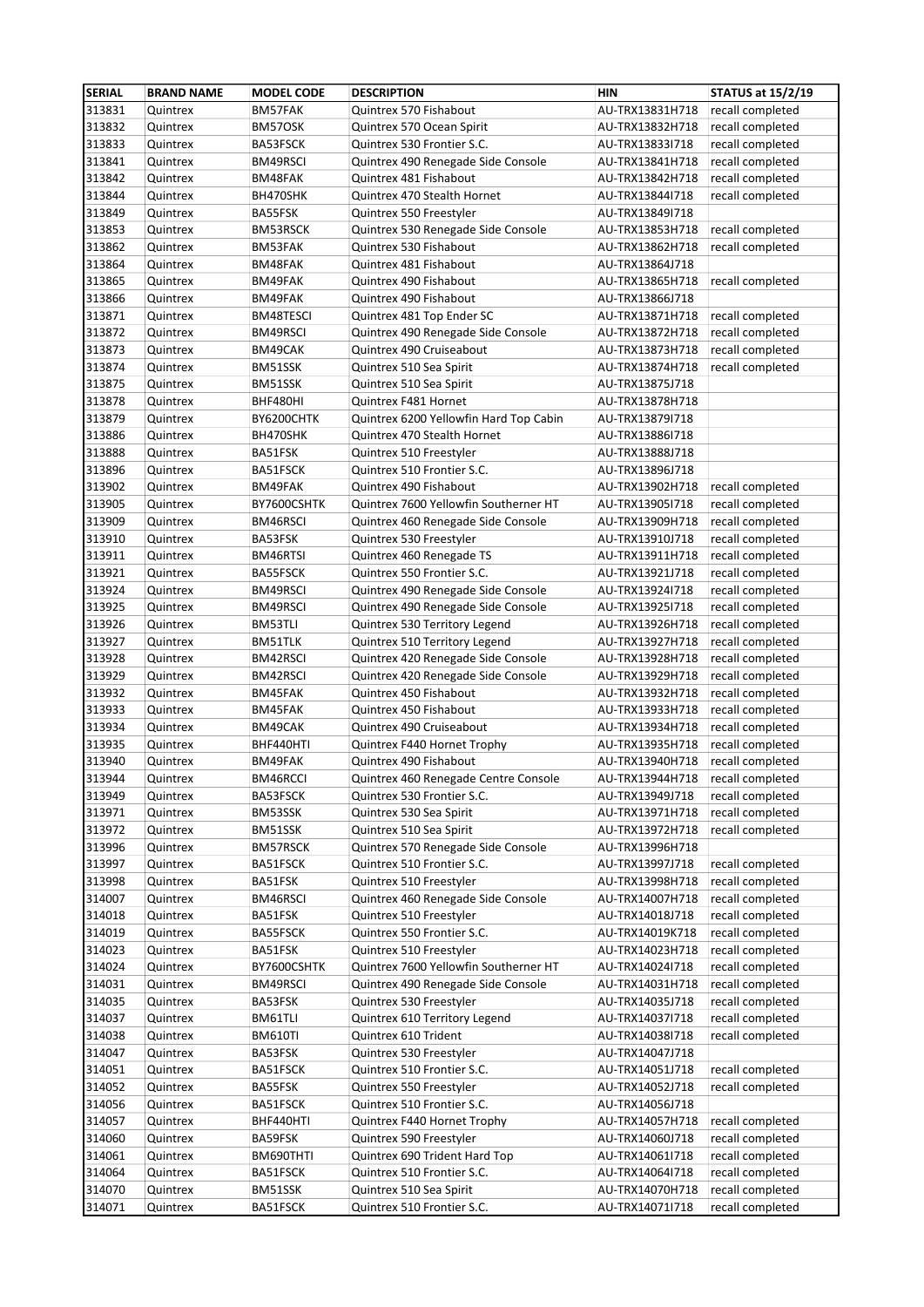| <b>SERIAL</b> | <b>BRAND NAME</b> | <b>MODEL CODE</b> | <b>DESCRIPTION</b>                   | <b>HIN</b>      | <b>STATUS at 15/2/19</b> |
|---------------|-------------------|-------------------|--------------------------------------|-----------------|--------------------------|
| 314072        | Quintrex          | BA63FSK           | Quintrex 630 Freestyler              | AU-TRX14072J718 | recall completed         |
| 314074        | Quintrex          | BA51FSK           | Quintrex 510 Freestyler              | AU-TRX14074J718 | recall completed         |
| 314081        | Quintrex          | BM46RCCI          | Quintrex 460 Renegade Centre Console | AU-TRX14081H718 | recall completed         |
| 314084        | Quintrex          | BA55FSK           | Quintrex 550 Freestyler              | AU-TRX14084I718 | recall completed         |
| 314086        | Quintrex          | BM46RSCI          | Quintrex 460 Renegade Side Console   | AU-TRX14086H718 | recall completed         |
| 314094        | Quintrex          | BM57RSCK          | Quintrex 570 Renegade Side Console   | AU-TRX14094I718 | recall completed         |
| 314104        | Quintrex          | BM46RTSI          | Quintrex 460 Renegade TS             | AU-TRX14104H718 | recall completed         |
| 314127        | Quintrex          | BA51FSCK          | Quintrex 510 Frontier S.C.           | AU-TRX14127J718 | recall completed         |
| 314129        | Quintrex          | BA53FSK           | Quintrex 530 Freestyler              | AU-TRX14129I718 | recall completed         |
| 314132        | Quintrex          | BM51SSK           | Quintrex 510 Sea Spirit              | AU-TRX14132H718 | recall completed         |
| 314137        | Quintrex          | BM46RTSI          | Quintrex 460 Renegade TS             | AU-TRX14137H718 | recall completed         |
| 314139        | Quintrex          | BH510SHK          | Quintrex 510 Stealth Hornet          | AU-TRX14139J718 | recall completed         |
| 314144        | Quintrex          | BE42EFTI          | Quintrex F420 Explorer Trophy L/S    | AU-TRX14144H718 | recall completed         |
| 314147        | Quintrex          | BM49TESCI         | Quintrex 490 Top Ender SC            | AU-TRX14147l718 | recall completed         |
| 314152        | Quintrex          | BM60FS2LG         | Quintrex 600 Fishseeker (2) L/S      | AU-TRX14152H718 | recall completed         |
| 314156        | Quintrex          | BM47TEI           | Quintrex 470 Top Ender TS            | AU-TRX14156H718 |                          |
| 314158        | Quintrex          | BM46RTSI          | Quintrex 460 Renegade TS             | AU-TRX14158H718 | recall completed         |
| 314164        | Quintrex          | BA53FSK           | Quintrex 530 Freestyler              | AU-TRX14164I718 | recall completed         |
| 314171        | Quintrex          | BA63FSK           | Quintrex 630 Freestyler              | AU-TRX14171I718 | recall completed         |
| 314182        | Quintrex          | BM46RTSI          | Quintrex 460 Renegade TS             | AU-TRX14182H718 | recall completed         |
| 314209        | Quintrex          | BM53CAK           | Quintrex 530 Cruiseabout             | AU-TRX14209H718 | recall completed         |
| 314210        | Quintrex          | BA53FSK           | Quintrex 530 Freestyler              | AU-TRX14210I718 | recall completed         |
| 314211        | Quintrex          | BA51FSCK          | Quintrex 510 Frontier S.C.           | AU-TRX14211I718 | recall completed         |
| 314215        | Quintrex          | BA55FSK           | Quintrex 550 Freestyler              | AU-TRX14215J718 | recall completed         |
| 314217        | Quintrex          | BA53FSK           | Quintrex 530 Freestyler              | AU-TRX14217I718 | recall completed         |
| 314234        | Quintrex          | BM46RSCI          | Quintrex 460 Renegade Side Console   | AU-TRX14234H718 | recall completed         |
| 314235        | Quintrex          | BA51FSCK          | Quintrex 510 Frontier S.C.           | AU-TRX142351718 | recall completed         |
| 314238        | Quintrex          | BA51FSK           | Quintrex 510 Freestyler              | AU-TRX14238I718 | recall completed         |
| 314240        | Quintrex          | BA55FSK           | Quintrex 550 Freestyler              | AU-TRX142401718 | recall completed         |
| 314241        | Quintrex          | BM53RSCK          | Quintrex 530 Renegade Side Console   | AU-TRX14241H718 | recall completed         |
| 314245        | Quintrex          | BM46RSCI          | Quintrex 460 Renegade Side Console   | AU-TRX14245H718 | recall completed         |
| 314255        | Quintrex          | BM44RSCI          | Quintrex 440 Renegade Side Console   | AU-TRX14255H718 | recall completed         |
| 314263        | Quintrex          | BM44RSCI          | Quintrex 440 Renegade Side Console   | AU-TRX14263I718 | recall completed         |
| 314264        | Quintrex          | BM57TLI           | Quintrex 570 Territory Legend        | AU-TRX14264H718 | recall completed         |
| 314265        | Quintrex          | BM53RSCK          | Quintrex 530 Renegade Side Console   | AU-TRX14265H718 | recall completed         |
| 314275        | Quintrex          | BM42RSCI          | Quintrex 420 Renegade Side Console   | AU-TRX142751718 | recall completed         |
| 314276        | Quintrex          | BM44RSCI          | Quintrex 440 Renegade Side Console   | AU-TRX14276H718 | recall completed         |
| 314282        | Quintrex          | BM51SSK           | Quintrex 510 Sea Spirit              | AU-TRX14282J718 | recall completed         |
| 314283        | Quintrex          | BM49FAK           | Quintrex 490 Fishabout               | AU-TRX14283H718 | recall completed         |
| 314284        | Quintrex          | BM49FAK           | Quintrex 490 Fishabout               | AU-TRX14284H718 | recall completed         |
| 314285        | Quintrex          | BM51SSK           | Quintrex 510 Sea Spirit              | AU-TRX14285H718 | recall completed         |
| 314289        | Quintrex          | BM42RSCI          | Quintrex 420 Renegade Side Console   | AU-TRX14289H718 | recall completed         |
| 314290        | Quintrex          | BM42RSCI          | Quintrex 420 Renegade Side Console   | AU-TRX14290H718 | recall completed         |
| 314299        | Quintrex          | BM49RSCI          | Quintrex 490 Renegade Side Console   | AU-TRX14299H718 | recall completed         |
| 314300        | Quintrex          | BM48TESCI         | Quintrex 481 Top Ender SC            | AU-TRX14300H718 | recall completed         |
| 314303        | Quintrex          | BA51FSK           | Quintrex 510 Freestyler              | AU-TRX14303I718 | recall completed         |
| 314304        | Quintrex          | BA53FSCK          | Quintrex 530 Frontier S.C.           | AU-TRX14304I718 | recall completed         |
| 314346        | Quintrex          | BM51SSK           | Quintrex 510 Sea Spirit              | AU-TRX14346H718 | recall completed         |
| 314347        | Quintrex          | BA51FCCK          | Quintrex 510 Frontier C.C.           | AU-TRX14347I718 | recall completed         |
| 314349        | Quintrex          | BM48TESCI         | Quintrex 481 Top Ender SC            | AU-TRX14349H718 | recall completed         |
| 314352        | Quintrex          | BA55FSK           | Quintrex 550 Freestyler              | AU-TRX14352I718 | recall completed         |
| 314353        | Quintrex          | BA51FSK           | Quintrex 510 Freestyler              | AU-TRX14353I718 | recall completed         |
| 314354        | Quintrex          | BA53FSK           | Quintrex 530 Freestyler              | AU-TRX14354I718 | recall completed         |
| 314355        | Quintrex          | BA53FSK           | Quintrex 530 Freestyler              | AU-TRX14355I718 | recall completed         |
| 314356        | Quintrex          | BA55FSK           | Quintrex 550 Freestyler              | AU-TRX14356I718 | recall completed         |
| 314361        | Quintrex          | BM42RSCI          | Quintrex 420 Renegade Side Console   | AU-TRX14361H718 | recall completed         |
| 314391        | Quintrex          | BM44RTSI          | Quintrex 440 Renegade TS             | AU-TRX14391H718 | recall completed         |
| 314395        | Quintrex          | BM51CAK           | Quintrex 510 Cruiseabout             | AU-TRX14395H718 | recall completed         |
| 314398        | Quintrex          | BM650THTI         | Quintrex 650 Trident Hard Top        | AU-TRX14398J718 | recall completed         |
| 314401        | Quintrex          | BM44RTSI          | Quintrex 440 Renegade TS             | AU-TRX14401H718 | recall completed         |
| 314403        | Quintrex          | BA51FSCK          | Quintrex 510 Frontier S.C.           | AU-TRX14403I718 |                          |
| 314404        | Quintrex          | BM49FAK           | Quintrex 490 Fishabout               | AU-TRX14404H718 | recall completed         |
| 314410        | Quintrex          | BA53FSCK          | Quintrex 530 Frontier S.C.           | AU-TRX14410I718 |                          |
| 314414        | Quintrex          | BM46RSCI          | Quintrex 460 Renegade Side Console   | AU-TRX14414H718 | recall completed         |
| 314415        | Quintrex          | BM46RSCI          | Quintrex 460 Renegade Side Console   | AU-TRX14415H718 | recall completed         |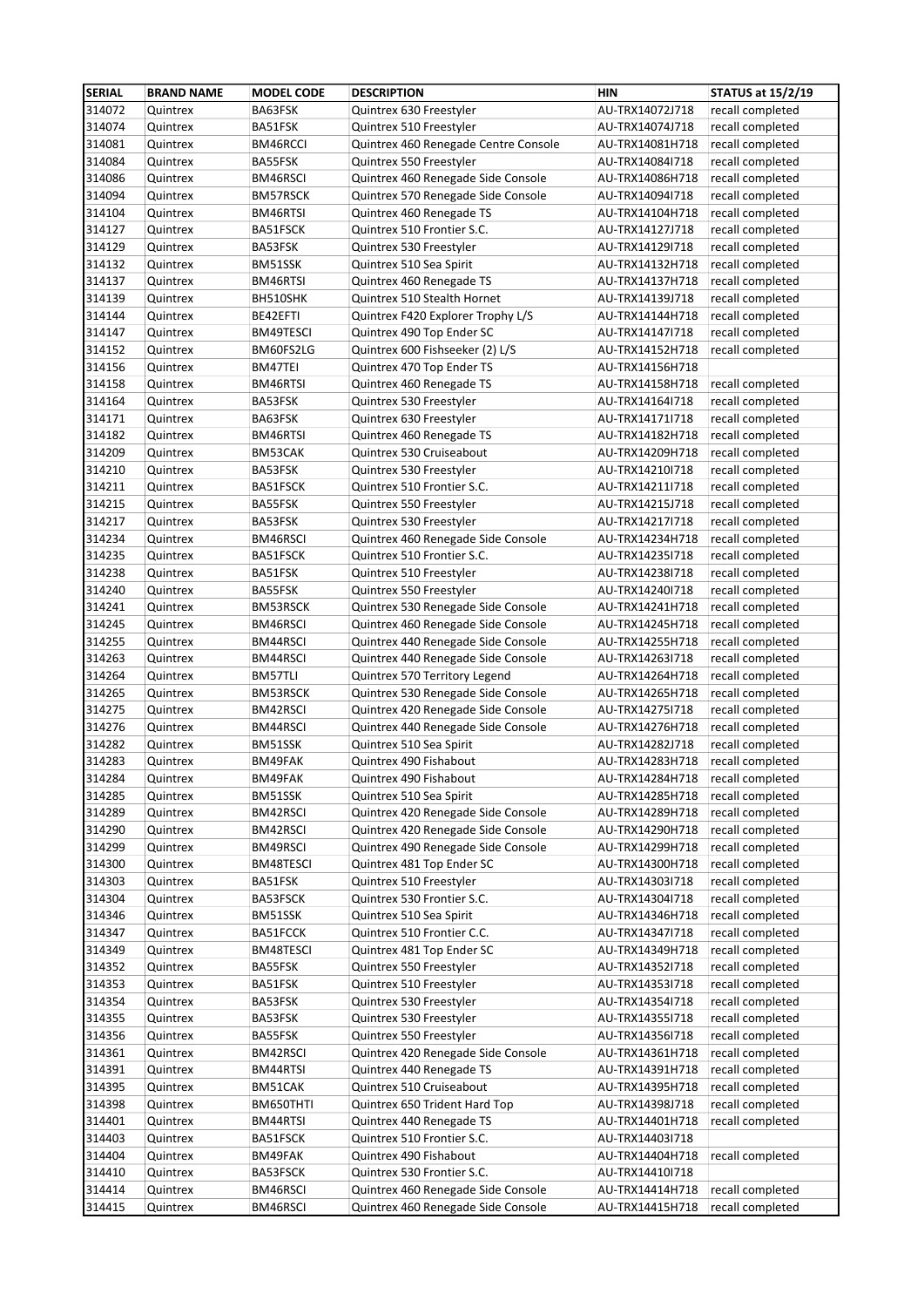| <b>SERIAL</b>    | <b>BRAND NAME</b>    | <b>MODEL CODE</b>    | <b>DESCRIPTION</b>                                              | <b>HIN</b>                         | <b>STATUS at 15/2/19</b>             |
|------------------|----------------------|----------------------|-----------------------------------------------------------------|------------------------------------|--------------------------------------|
| 314416           | Quintrex             | BM46RSCI             | Quintrex 460 Renegade Side Console                              | AU-TRX14416H718                    | recall completed                     |
| 314417           | Quintrex             | BM46RSCI             | Quintrex 460 Renegade Side Console                              | AU-TRX14417H718                    | recall completed                     |
| 314418           | Quintrex             | BM48TESCI            | Quintrex 481 Top Ender SC                                       | AU-TRX14418I718                    | recall completed                     |
| 314432           | Quintrex             | BM48FAK              | Quintrex 481 Fishabout                                          | AU-TRX14432H718                    | recall completed                     |
| 314433           | Quintrex             | BM48FAK              | Quintrex 481 Fishabout                                          | AU-TRX14433H718                    | recall completed                     |
| 314434           | Quintrex             | BM49FAK              | Quintrex 490 Fishabout                                          | AU-TRX14434H718                    | recall completed                     |
| 314435           | Quintrex             | BM49FAK              | Quintrex 490 Fishabout                                          | AU-TRX14435H718                    | recall completed                     |
| 314443           | Quintrex             | BM45TESCI            | Quintrex 450 Top Ender SC                                       | AU-TRX14443H718                    | recall completed                     |
| 314454           | Quintrex             | BM49FAK              | Quintrex 490 Fishabout                                          | AU-TRX14454H718                    |                                      |
| 314487           | Quintrex             | BA51FSK              | Quintrex 510 Freestyler                                         | AU-TRX14487K718                    | recall completed                     |
| 314488           | Quintrex             | BA51FSCK             | Quintrex 510 Frontier S.C.                                      | AU-TRX14488K718                    | recall completed                     |
| 314490           | Quintrex             | BA53FSK              | Quintrex 530 Freestyler                                         | AU-TRX14490J718                    | recall completed                     |
| 314492           | Quintrex             | BA59FSK              | Quintrex 590 Freestyler                                         | AU-TRX14492J718                    | recall completed                     |
| 314494           | Quintrex             | BM49CAK              | Quintrex 490 Cruiseabout                                        | AU-TRX14494H718                    | recall completed                     |
| 314495<br>314503 | Quintrex             | BM51CAK              | Quintrex 510 Cruiseabout                                        | AU-TRX14495H718                    | recall completed                     |
| 314508           | Quintrex             | BE44EFTI             | Quintrex F440 Explorer Trophy L/S<br>Quintrex 510 Cruiseabout   | AU-TRX14503H718                    | recall completed<br>recall completed |
| 314509           | Quintrex<br>Quintrex | BM51CAK<br>BM49CAK   | Quintrex 490 Cruiseabout                                        | AU-TRX14508J718<br>AU-TRX14509J718 | recall completed                     |
| 314510           | Quintrex             | BM51OSK              | Quintrex 510 Ocean Spirit                                       | AU-TRX14510J718                    | recall completed                     |
| 314511           | Quintrex             | BM49RCCI             | Quintrex 490 Renegade Centre Console                            | AU-TRX14511I718                    | recall completed                     |
| 314512           | Quintrex             | BM57FAK              | Quintrex 570 Fishabout                                          | AU-TRX14512I718                    | recall completed                     |
| 314513           | Quintrex             | BM57RSCK             | Quintrex 570 Renegade Side Console                              | AU-TRX14513I718                    | recall completed                     |
| 314514           | Quintrex             | BA51FSCK             | Quintrex 510 Frontier S.C.                                      | AU-TRX14514J718                    | recall completed                     |
| 314515           | Quintrex             | BM49RCCI             | Quintrex 490 Renegade Centre Console                            | AU-TRX14515I718                    | recall completed                     |
| 314517           | Quintrex             | BA53FSK              | Quintrex 530 Freestyler                                         | AU-TRX14517J718                    | recall completed                     |
| 314518           | Quintrex             | BA51FSK              | Quintrex 510 Freestyler                                         | AU-TRX14518J718                    | recall completed                     |
| 314520           | Quintrex             | BA53FSK              | Quintrex 530 Freestyler                                         | AU-TRX14520K718                    | recall completed                     |
| 314521           | Quintrex             | BA55FSK              | Quintrex 550 Freestyler                                         | AU-TRX14521J718                    | recall completed                     |
| 314522           | Quintrex             | BA55FSK              | Quintrex 550 Freestyler                                         | AU-TRX14522K718                    | recall completed                     |
| 314525           | Quintrex             | BA59FSK              | Quintrex 590 Freestyler                                         | AU-TRX14525K718                    | recall completed                     |
| 314526           | Quintrex             | BA51FSCK             | Quintrex 510 Frontier S.C.                                      | AU-TRX14526J718                    | recall completed                     |
| 314528           | Quintrex             | BA53FSCK             | Quintrex 530 Frontier S.C.                                      | AU-TRX14528J718                    | recall completed                     |
| 314539           | Quintrex             | BM48FAK              | Quintrex 481 Fishabout                                          | AU-TRX14539J718                    | recall completed                     |
| 314540           | Quintrex             | BM48FAK              | Quintrex 481 Fishabout                                          | AU-TRX14540K718                    | recall completed                     |
| 314541           | Quintrex             | BM48FAK              | Quintrex 481 Fishabout                                          | AU-TRX14541J718                    | recall completed                     |
| 314542           | Quintrex             | <b>BM53RSCK</b>      | Quintrex 530 Renegade Side Console                              | AU-TRX145421718                    | recall completed                     |
| 314543           | Quintrex             | BM49RSCI             | Quintrex 490 Renegade Side Console                              | AU-TRX14543K718                    | recall completed                     |
| 314544           | Quintrex             | BM51SSK              | Quintrex 510 Sea Spirit                                         | AU-TRX14544I718                    | recall completed                     |
| 314545           | Quintrex             | BM48FAK              | Quintrex 481 Fishabout                                          | AU-TRX145451718                    |                                      |
| 314546           | Quintrex             | BM51FAK              | Quintrex 510 Fishabout                                          | AU-TRX14546I718                    | recall completed                     |
| 314548           | Quintrex             | BM48FAK              | Quintrex 481 Fishabout                                          | AU-TRX145481718                    | recall completed                     |
| 314549           | Quintrex             | BM51FAK              | Quintrex 510 Fishabout                                          | AU-TRX145491718                    | recall completed                     |
| 314601           | Quintrex             | BA63FSK              | Quintrex 630 Freestyler                                         | AU-TRX14601J718                    | recall completed                     |
| 314607           | Quintrex             | BHF420HTI            | Quintrex F420 Hornet Trophy                                     | AU-TRX14607I718                    | recall completed                     |
| 314608           | Quintrex             | BA55FSK              | Quintrex 550 Freestyler                                         | AU-TRX14608J718                    | recall completed                     |
| 314609           | Quintrex             | BM53SSK              | Quintrex 530 Sea Spirit                                         | AU-TRX14609I718                    | recall completed                     |
| 314617           | Quintrex             | BA53FSK              | Quintrex 530 Freestyler                                         | AU-TRX14617J718                    | recall completed                     |
| 314618           | Quintrex             | BA51FSK              | Quintrex 510 Freestyler                                         | AU-TRX14618J718<br>AU-TRX146201718 | recall completed<br>recall completed |
| 314620           | Quintrex             | BM46RSCI             | Quintrex 460 Renegade Side Console                              |                                    |                                      |
| 314623           | Quintrex             | BA51FSK              | Quintrex 510 Freestyler<br>Quintrex 570 Renegade Centre Console | AU-TRX14623J718                    | recall completed                     |
| 314643<br>314644 | Quintrex<br>Quintrex | BM57RCCK<br>BM46RSCI | Quintrex 460 Renegade Side Console                              | AU-TRX14643I718<br>AU-TRX14644I718 | recall completed<br>recall completed |
| 314645           | Quintrex             | BM46RSCI             | Quintrex 460 Renegade Side Console                              | AU-TRX146451718                    | recall completed                     |
| 314646           | Quintrex             | BM46RSCI             | Quintrex 460 Renegade Side Console                              | AU-TRX14646I718                    | recall completed                     |
| 314652           | Quintrex             | BM46RSCI             | Quintrex 460 Renegade Side Console                              | AU-TRX146521718                    | recall completed                     |
| 314659           | Quintrex             | BM44RTSI             | Quintrex 440 Renegade TS                                        | AU-TRX14659I718                    | recall completed                     |
| 314660           | Quintrex             | BM49RSCI             | Quintrex 490 Renegade Side Console                              | AU-TRX14660I718                    | recall completed                     |
| 314666           | Quintrex             | BA55FSK              | Quintrex 550 Freestyler                                         | AU-TRX14666J718                    | recall completed                     |
| 314668           | Quintrex             | BA59FSK              | Quintrex 590 Freestyler                                         | AU-TRX14668J718                    | recall completed                     |
| 314673           | Quintrex             | BM53CAK              | Quintrex 530 Cruiseabout                                        | AU-TRX14673I718                    | recall completed                     |
| 314674           | Quintrex             | BM46RSCI             | Quintrex 460 Renegade Side Console                              | AU-TRX14674J718                    | recall completed                     |
| 314676           | Quintrex             | BM49RCCI             | Quintrex 490 Renegade Centre Console                            | AU-TRX14676I718                    | recall completed                     |
| 314681           | Quintrex             | BM49CAK              | Quintrex 490 Cruiseabout                                        | AU-TRX14681I718                    | recall completed                     |
| 314684           | Quintrex             | BM49CAK              | Quintrex 490 Cruiseabout                                        | AU-TRX14684I718                    | recall completed                     |
| 314686           | Quintrex             | BM46RSCI             | Quintrex 460 Renegade Side Console                              | AU-TRX14686I718                    | recall completed                     |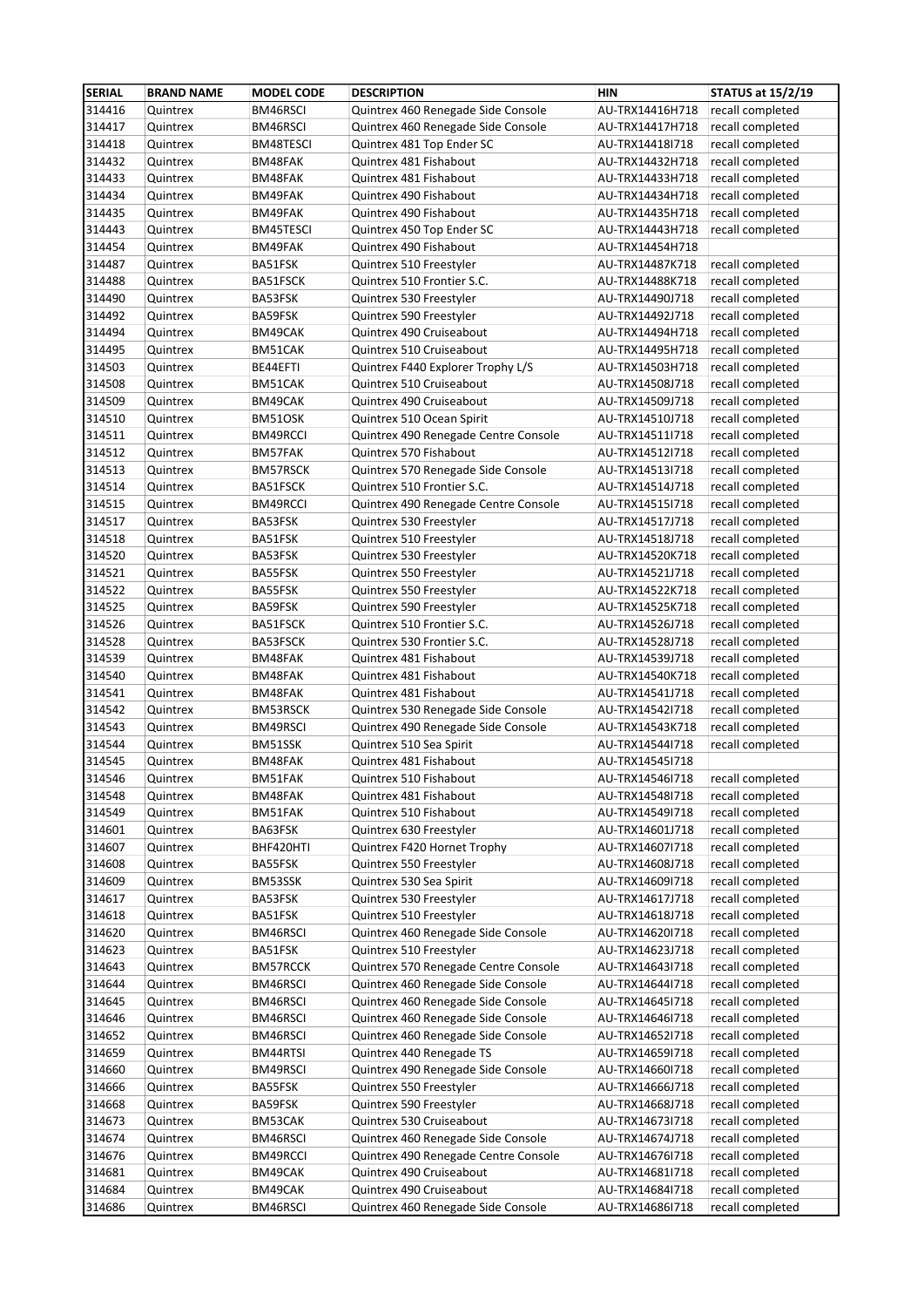| <b>SERIAL</b>    | <b>BRAND NAME</b>    | <b>MODEL CODE</b>    | <b>DESCRIPTION</b>                                           | <b>HIN</b>                         | <b>STATUS at 15/2/19</b>             |
|------------------|----------------------|----------------------|--------------------------------------------------------------|------------------------------------|--------------------------------------|
| 314687           | Quintrex             | BM49TECCI            | Quintrex 490 Top Ender CC                                    | AU-TRX14687I718                    | recall completed                     |
| 314689           | Quintrex             | <b>BM44RTSI</b>      | Quintrex 440 Renegade TS                                     | AU-TRX14689I718                    | recall completed                     |
| 314690           | Quintrex             | BM49RCCI             | Quintrex 490 Renegade Centre Console                         | AU-TRX14690I718                    | recall completed                     |
| 314698           | Quintrex             | BM46RSCI             | Quintrex 460 Renegade Side Console                           | AU-TRX14698I718                    | recall completed                     |
| 314701           | Quintrex             | BM46RCCI             | Quintrex 460 Renegade Centre Console                         | AU-TRX14701I718                    | recall completed                     |
| 314704           | Quintrex             | BA55FSK              | Quintrex 550 Freestyler                                      | AU-TRX14704J718                    | recall completed                     |
| 314707           | Quintrex             | BA51FSCK             | Quintrex 510 Frontier S.C.                                   | AU-TRX14707J718                    | recall completed                     |
| 314709           | Quintrex             | BM46RTSI             | Quintrex 460 Renegade TS                                     | AU-TRX14709I718                    | recall completed                     |
| 314711           | Quintrex             | BM46RSCI             | Quintrex 460 Renegade Side Console                           | AU-TRX14711I718                    | recall completed                     |
| 314712           | Quintrex             | BA59FSCK             | Quintrex 590 Frontier S.C.                                   | AU-TRX14712J718                    | recall completed                     |
| 314713           | Quintrex             | BM53RSCK             | Quintrex 530 Renegade Side Console                           | AU-TRX14713I718                    | recall completed                     |
| 314714           | Quintrex             | BM46RSCI             | Quintrex 460 Renegade Side Console                           | AU-TRX14714I718                    | recall completed                     |
| 314715           | Quintrex             | BM51CAK              | Quintrex 510 Cruiseabout                                     | AU-TRX14715I718                    | recall completed                     |
| 314717           | Quintrex             | BM53OSK              | Quintrex 530 Ocean Spirit                                    | AU-TRX14717I718                    | recall completed                     |
| 314718           | Quintrex             | BM46RCCI             | Quintrex 460 Renegade Centre Console                         | AU-TRX14718I718                    | recall completed                     |
| 314722           | Quintrex             | BM46RTSI             | Quintrex 460 Renegade TS                                     | AU-TRX14722I718                    | recall completed                     |
| 314725           | Quintrex             | BM51OSK              | Quintrex 510 Ocean Spirit                                    | AU-TRX147251718                    | recall completed                     |
| 314728           | Quintrex             | BHF440HTI            | Quintrex F440 Hornet Trophy                                  | AU-TRX14728I718                    | recall completed                     |
| 314731           | Quintrex             | BA51FSCK             | Quintrex 510 Frontier S.C.                                   | AU-TRX14731J718                    | recall completed                     |
| 314734           | Quintrex             | BM49FAK              | Quintrex 490 Fishabout                                       | AU-TRX14734I718                    | recall completed                     |
| 314735           | Quintrex             | BM46RSCI             | Quintrex 460 Renegade Side Console                           | AU-TRX147351718                    | recall completed                     |
| 314743<br>314744 | Quintrex             | BM51CAK<br>BM51CAK   | Quintrex 510 Cruiseabout<br>Quintrex 510 Cruiseabout         | AU-TRX14743I718<br>AU-TRX14744I718 | recall completed<br>recall completed |
|                  | Quintrex<br>Quintrex |                      |                                                              | AU-TRX14751K718                    |                                      |
| 314751<br>314756 | Quintrex             | BA51FSCK<br>BM44RTSI | Quintrex 510 Frontier S.C.<br>Quintrex 440 Renegade TS       | AU-TRX14756I718                    | recall completed<br>recall completed |
| 314764           | Quintrex             | BM45FAK              | Quintrex 450 Fishabout                                       | AU-TRX14764K718                    | recall completed                     |
| 314775           | Quintrex             | BM46RSCI             | Quintrex 460 Renegade Side Console                           | AU-TRX14775J718                    | recall completed                     |
| 314776           | Quintrex             | BM49FAK              | Quintrex 490 Fishabout                                       | AU-TRX14776J718                    | recall completed                     |
| 314777           | Quintrex             | BM46RSCI             | Quintrex 460 Renegade Side Console                           | AU-TRX14777J718                    | recall completed                     |
| 314778           | Quintrex             | BM51CAK              | Quintrex 510 Cruiseabout                                     | AU-TRX14778K718                    | recall completed                     |
| 314779           | Quintrex             | BM46RSCI             | Quintrex 460 Renegade Side Console                           | AU-TRX147791718                    | recall completed                     |
| 314794           | Quintrex             | BM46RSCI             | Quintrex 460 Renegade Side Console                           | AU-TRX14794I718                    | recall completed                     |
| 314796           | Quintrex             | BA51FSCK             | Quintrex 510 Frontier S.C.                                   | AU-TRX14796J718                    | recall completed                     |
| 314797           | Quintrex             | BA53FSCK             | Quintrex 530 Frontier S.C.                                   | AU-TRX14797J718                    | recall completed                     |
| 314848           | Quintrex             | BM44RTSI             | Quintrex 440 Renegade TS                                     | AU-TRX14848I718                    | recall completed                     |
| 314872           | Quintrex             | BM48CAK              | Quintrex 481 Cruiseabout                                     | AU-TRX14872I718                    | recall completed                     |
| 314879           | Quintrex             | BM49CAK              | Quintrex 490 Cruiseabout                                     | AU-TRX14879I718                    | recall completed                     |
| 314880           | Quintrex             | BM51OSK              | Quintrex 510 Ocean Spirit                                    | AU-TRX14880I718                    | recall completed                     |
| 314881           | Quintrex             | BM53CAK              | Quintrex 530 Cruiseabout                                     | AU-TRX14881J718                    | recall completed                     |
| 314883           | Quintrex             | BA53FSK              | Quintrex 530 Freestyler                                      | AU-TRX14883J718                    | recall completed                     |
| 314884           | Quintrex             | BM49CAK              | Quintrex 490 Cruiseabout                                     | AU-TRX14884J718                    | recall completed                     |
| 314885           | Quintrex             | BA51FSK              | Quintrex 510 Freestyler                                      | AU-TRX14885K718                    | recall completed                     |
| 314888           | Quintrex             | BM53RCCK             | Quintrex 530 Renegade Centre Console                         | AU-TRX14888I718                    | recall completed                     |
| 314895           | Quintrex             | BM49FAK              | Quintrex 490 Fishabout                                       | AU-TRX14895J718                    | recall completed                     |
| 314897           | Quintrex             | BM49CAK              | Quintrex 490 Cruiseabout                                     | AU-TRX14897K718                    | recall completed                     |
| 314908           | Quintrex             | BA55FSK              | Quintrex 550 Freestyler                                      | AU-TRX14908K718                    | recall completed                     |
| 314909           | Quintrex             | BM53CAK              | Quintrex 530 Cruiseabout                                     | AU-TRX14909I718                    | recall completed                     |
| 314911           | Quintrex             | BA53FSK              | Quintrex 530 Freestyler                                      | AU-TRX14911K718                    | recall completed                     |
| 314916           | Quintrex             | BH470SHK             | Quintrex 470 Stealth Hornet                                  | AU-TRX14916J718                    | recall completed                     |
| 314917           | Quintrex             | BM51SSK              | Quintrex 510 Sea Spirit                                      | AU-TRX14917J718                    | recall completed                     |
| 314920           | Quintrex             | BM44RSCI             | Quintrex 440 Renegade Side Console                           | AU-TRX14920I718                    | recall completed                     |
| 314922           | Quintrex             | BA63FSK              | Quintrex 630 Freestyler                                      | AU-TRX14922J718                    | recall completed                     |
| 314925           | Quintrex             | BM48FAK              | Quintrex 481 Fishabout                                       | AU-TRX14925I718                    | recall completed                     |
| 314926           | Quintrex             | BHF480HI             | Quintrex F481 Hornet                                         | AU-TRX14926I718                    | recall completed                     |
| 314928           | Quintrex             | BM49CAK              | Quintrex 490 Cruiseabout                                     | AU-TRX14928I718                    | recall completed                     |
| 314937           | Quintrex             | BM49FAK              | Quintrex 490 Fishabout                                       | AU-TRX14937I718                    | recall completed                     |
| 314942           | Quintrex             | BM45FAK              | Quintrex 450 Fishabout                                       | AU-TRX149421718                    | recall completed                     |
| 314953           | Quintrex             | BM45FAK              | Quintrex 450 Fishabout                                       | AU-TRX14953I718                    | recall completed                     |
| 314954           | Quintrex             | BM51OSK              | Quintrex 510 Ocean Spirit                                    | AU-TRX14954I718                    | recall completed                     |
| 314958<br>314965 | Quintrex             | BM46RCCI             | Quintrex 460 Renegade Centre Console                         | AU-TRX149581718                    | recall completed<br>recall completed |
| 314977           | Quintrex<br>Quintrex | BM49RSCI<br>BM49FAK  | Quintrex 490 Renegade Side Console<br>Quintrex 490 Fishabout | AU-TRX14965I718<br>AU-TRX14977I718 | recall completed                     |
| 314978           | Quintrex             | BM51OSK              | Quintrex 510 Ocean Spirit                                    | AU-TRX149781718                    | recall completed                     |
| 314986           | Quintrex             | <b>BM610TI</b>       | Quintrex 610 Trident                                         | AU-TRX14986J718                    | recall completed                     |
|                  |                      |                      |                                                              |                                    |                                      |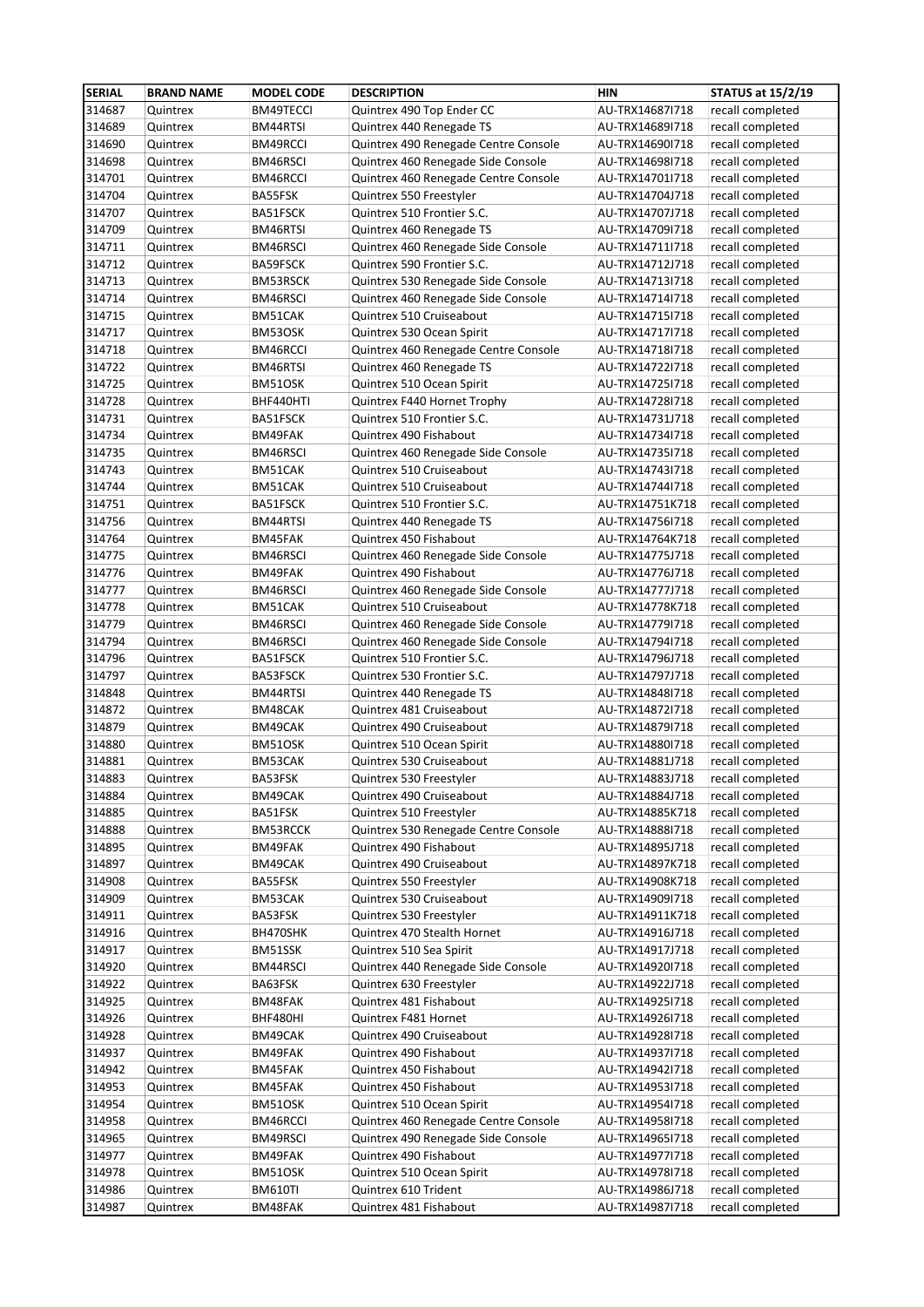| <b>SERIAL</b> | <b>BRAND NAME</b> | <b>MODEL CODE</b> | <b>DESCRIPTION</b>                   | <b>HIN</b>                         | <b>STATUS at 15/2/19</b>             |
|---------------|-------------------|-------------------|--------------------------------------|------------------------------------|--------------------------------------|
| 314988        | Quintrex          | BM48FAK           | Quintrex 481 Fishabout               | AU-TRX14988I718                    | recall completed                     |
| 314992        | Quintrex          | BM49RCCI          | Quintrex 490 Renegade Centre Console | AU-TRX14992I718                    | recall completed                     |
| 314996        | Quintrex          | BM49CAK           | Quintrex 490 Cruiseabout             | AU-TRX14996I718                    | recall completed                     |
| 315000        | Quintrex          | BM51CAK           | Quintrex 510 Cruiseabout             | AU-TRX15000I718                    | recall completed                     |
| 315003        | Quintrex          | BM48FAK           | Quintrex 481 Fishabout               | AU-TRX15003I718                    | recall completed                     |
| 315009        | Quintrex          | BM46RSCI          | Quintrex 460 Renegade Side Console   | AU-TRX15009I718                    |                                      |
| 315011        | Quintrex          | BM48FAK           | Quintrex 481 Fishabout               | AU-TRX15011I718                    | recall completed                     |
| 315013        | Quintrex          | BM57OSK           | Quintrex 570 Ocean Spirit            | AU-TRX15013I718                    | recall completed                     |
| 315015        | Quintrex          | BM650THTI         | Quintrex 650 Trident Hard Top        | AU-TRX15015J718                    | recall completed                     |
| 315024        | Quintrex          | BM49RSCI          | Quintrex 490 Renegade Side Console   | AU-TRX15024I718                    | recall completed                     |
| 315057        | Quintrex          | BM51CAK           | Quintrex 510 Cruiseabout             | AU-TRX15057J718                    | recall completed                     |
| 315062        | Quintrex          | BM49FAK           | Quintrex 490 Fishabout               | AU-TRX150621718                    | recall completed                     |
| 315066        | Quintrex          | BM49CAK           | Quintrex 490 Cruiseabout             | AU-TRX15066I718                    | recall completed                     |
| 315073        | Quintrex          | BM42RTSI          | Quintrex 420 Renegade TS             | AU-TRX15073I718                    | recall completed                     |
| 315076        | Quintrex          | BM48FAK           | Quintrex 481 Fishabout               | AU-TRX15076I718                    | recall completed                     |
| 315082        | Quintrex          | BM46RSCI          | Quintrex 460 Renegade Side Console   | AU-TRX15082I718                    | recall completed                     |
| 315088        | Quintrex          | BM48FAK           | Quintrex 481 Fishabout               | AU-TRX15088I718                    | recall completed                     |
| 315096        | Quintrex          | BM48FAK           | Quintrex 481 Fishabout               | AU-TRX15096I718                    | recall completed                     |
| 315100        | Quintrex          | BM42RTSI          | Quintrex 420 Renegade TS             | AU-TRX15100I718                    | recall completed                     |
| 315118        | Quintrex          | BM46RSCI          | Quintrex 460 Renegade Side Console   | AU-TRX15118l718                    | recall completed                     |
| 315143        | Quintrex          | BM46RSCI          | Quintrex 460 Renegade Side Console   | AU-TRX15143I718                    | recall completed                     |
| 315149        | Quintrex          | BM49TESCI         | Quintrex 490 Top Ender SC            | AU-TRX15149J718                    | recall completed                     |
| 315157        | Quintrex          | BM49CAK           | Quintrex 490 Cruiseabout             | AU-TRX15157J718                    | recall completed                     |
| 315158        | Quintrex          | BM51OSK           | Quintrex 510 Ocean Spirit            | AU-TRX15158I718                    | recall completed                     |
| 315168        | Quintrex          | BE42EFTI          | Quintrex F420 Explorer Trophy L/S    | AU-TRX15168J718                    |                                      |
| 315185        | Quintrex          | BM53FAK           | Quintrex 530 Fishabout               | AU-TRX15185I718                    |                                      |
| 315192        | Quintrex          | BM44RSCI          | Quintrex 440 Renegade Side Console   | AU-TRX15192I718                    | recall completed                     |
| 315195        | Quintrex          | BM49FAK           | Quintrex 490 Fishabout               | AU-TRX15195J718                    | recall completed                     |
| 315197        | Quintrex          | BM42RSCI          | Quintrex 420 Renegade Side Console   | AU-TRX15197I718                    | recall completed                     |
| 315200        | Quintrex          | BM48TESCI         | Quintrex 481 Top Ender SC            | AU-TRX15200J718                    | recall completed                     |
| 315243        | Quintrex          | BM48TESCI         | Quintrex 481 Top Ender SC            | AU-TRX15243J718                    | recall completed                     |
| 315244        | Quintrex          | BM49TESCI         | Quintrex 490 Top Ender SC            | AU-TRX15244J718                    | recall completed                     |
| 315252        | Quintrex          | BM46RTSI          | Quintrex 460 Renegade TS             | AU-TRX15252I718                    | recall completed                     |
| 315253        | Quintrex          | BM48FAK           | Quintrex 481 Fishabout               | AU-TRX15253J718                    | recall completed                     |
| 315254        | Quintrex          | BM45TESCI         | Quintrex 450 Top Ender SC            | AU-TRX15254J718                    | recall completed                     |
| 315260        | Quintrex          | BM51SSK           | Quintrex 510 Sea Spirit              | AU-TRX15260I718                    | recall completed                     |
| 315268        | Quintrex          | BM49RCCI          | Quintrex 490 Renegade Centre Console | AU-TRX15268J718                    | recall completed                     |
| 315271        | Quintrex          | BM48TESCI         | Quintrex 481 Top Ender SC            | AU-TRX15271J718                    | recall completed                     |
| 315280        | Quintrex          | BM48FAK           | Quintrex 481 Fishabout               | AU-TRX15280J718                    | recall completed                     |
| 315302        | Quintrex          | BM48FAK           | Quintrex 481 Fishabout               | AU-TRX15302J718                    | recall completed                     |
| 315307        | Quintrex          | BM48FAK           | Quintrex 481 Fishabout               | AU-TRX15307J718                    | recall completed                     |
| 315317        | Quintrex          | BM53RCCK          | Quintrex 530 Renegade Centre Console | AU-TRX15317J718                    | recall completed                     |
| 315323        | Quintrex          | BM53TLI           | Quintrex 530 Territory Legend        | AU-TRX15323J718                    | recall completed                     |
| 315324        | Quintrex          | BM46RTSI          | Quintrex 460 Renegade TS             | AU-TRX15324K718                    | recall completed                     |
| 315326        | Quintrex          | BM53TLI           | Quintrex 530 Territory Legend        | AU-TRX15326K718                    | recall completed                     |
| 315328        | Quintrex          | BM46RTSI          | Quintrex 460 Renegade TS             | AU-TRX15328J718                    | recall completed                     |
| 315329        | Quintrex          | BM57RCCK          | Quintrex 570 Renegade Centre Console | AU-TRX15329J718                    | recall completed                     |
| 315332        | Quintrex          | BM46RCCI          | Quintrex 460 Renegade Centre Console | AU-TRX15332J718                    | recall completed                     |
| 315337        | Quintrex          | BM57RSCK          | Quintrex 570 Renegade Side Console   | AU-TRX15337J718                    | recall completed                     |
| 315382        | Quintrex          | BM57RCCK          | Quintrex 570 Renegade Centre Console |                                    | recall completed                     |
| 315387        | Quintrex          | BM46RTSI          | Quintrex 460 Renegade TS             | AU-TRX15382J718<br>AU-TRX15387J718 | recall completed                     |
|               |                   |                   |                                      |                                    |                                      |
| 315389        | Quintrex          | BM53RCCK          | Quintrex 530 Renegade Centre Console | AU-TRX15389J718                    | recall completed                     |
| 315392        | Quintrex          | BHF500HI          | Quintrex F500 Hornet                 | AU-TRX15392J718                    | recall completed                     |
| 315402        | Quintrex          | BM49RSCI          | Quintrex 490 Renegade Side Console   | AU-TRX15402J718                    |                                      |
| 315403        | Quintrex          | BM53RCCK          | Quintrex 530 Renegade Centre Console | AU-TRX15403J718                    | recall completed<br>recall completed |
| 315406        | Quintrex          | BM49RCCI          | Quintrex 490 Renegade Centre Console | AU-TRX15406J718                    |                                      |
| 315447        | Quintrex          | BM53TESCI         | Quintrex 530 Top Ender SC            | AU-TRX15447J718                    | recall completed                     |
| 315449        | Quintrex          | BM57RCCK          | Quintrex 570 Renegade Centre Console | AU-TRX15449J718                    | recall completed                     |
| 315459        | Quintrex          | BM49FAK           | Quintrex 490 Fishabout               | AU-TRX15459J718                    | recall completed                     |
| 315462        | Quintrex          | BM49RSCI          | Quintrex 490 Renegade Side Console   | AU-TRX15462J718                    | recall completed                     |
| 315465        | Quintrex          | BM44RSCI          | Quintrex 440 Renegade Side Console   | AU-TRX15465J718                    | recall completed                     |
| 315471        | Quintrex          | BM49RSCI          | Quintrex 490 Renegade Side Console   | AU-TRX15471J718                    |                                      |
| 315516        | Quintrex          | BM49RSCI          | Quintrex 490 Renegade Side Console   | AU-TRX15516J718                    | recall completed                     |
| 315527        | Quintrex          | BM53CAK           | Quintrex 530 Cruiseabout             | AU-TRX15527J718                    | recall completed                     |
| 315532        | Quintrex          | BM42RSCI          | Quintrex 420 Renegade Side Console   | AU-TRX15532K718                    | recall completed                     |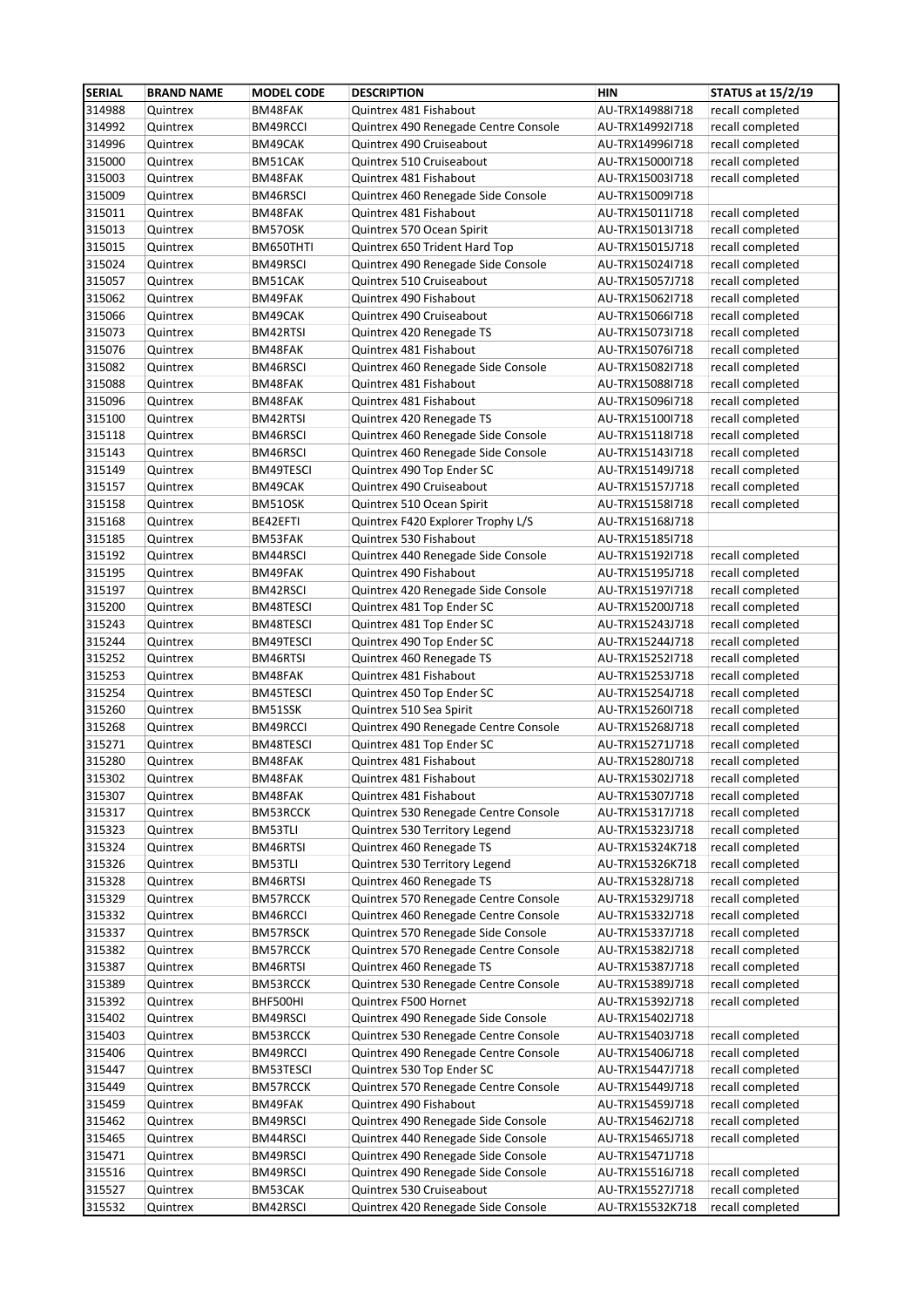| <b>SERIAL</b>    | <b>BRAND NAME</b>    | <b>MODEL CODE</b>    | <b>DESCRIPTION</b>                                           | <b>HIN</b>                         | <b>STATUS at 15/2/19</b>             |
|------------------|----------------------|----------------------|--------------------------------------------------------------|------------------------------------|--------------------------------------|
| 315534           | Quintrex             | BM46RSCI             | Quintrex 460 Renegade Side Console                           | AU-TRX15534J718                    | recall completed                     |
| 315535           | Quintrex             | BM46RSCI             | Quintrex 460 Renegade Side Console                           | AU-TRX15535J718                    | recall completed                     |
| 315539           | Quintrex             | BM45FAK              | Quintrex 450 Fishabout                                       | AU-TRX15539J718                    |                                      |
| 315542           | Quintrex             | BM46RTSI             | Quintrex 460 Renegade TS                                     | AU-TRX15542J718                    | recall completed                     |
| 315543           | Quintrex             | BM49TESCI            | Quintrex 490 Top Ender SC                                    | AU-TRX15543J718                    | recall completed                     |
| 315552           | Quintrex             | BM42RSCI             | Quintrex 420 Renegade Side Console                           | AU-TRX15552J718                    | recall completed                     |
| 315553           | Quintrex             | BM49CAK              | Quintrex 490 Cruiseabout                                     | AU-TRX15553J718                    | recall completed                     |
| 315554           | Quintrex             | BM48TESCI            | Quintrex 481 Top Ender SC                                    | AU-TRX15554J718                    |                                      |
| 315558           | Quintrex             | BM45FAK              | Quintrex 450 Fishabout                                       | AU-TRX15558J718                    | recall completed                     |
| 315567           | Quintrex             | BM48CAK              | Quintrex 481 Cruiseabout                                     | AU-TRX15567J718                    | recall completed                     |
| 315569           | Quintrex             | BM46RCCI             | Quintrex 460 Renegade Centre Console                         | AU-TRX15569J718                    | recall completed                     |
| 315570           | Quintrex             | BM46RSCI             | Quintrex 460 Renegade Side Console                           | AU-TRX15570J718                    | recall completed                     |
| 315583           | Quintrex             | BM46RSCI             | Quintrex 460 Renegade Side Console                           | AU-TRX15583J718                    | recall completed                     |
| 315584           | Quintrex             | BM46RSCI             | Quintrex 460 Renegade Side Console                           | AU-TRX15584J718                    | recall completed                     |
| 315587           | Quintrex             | BM51SSK              | Quintrex 510 Sea Spirit                                      | AU-TRX15587J718                    | recall completed                     |
| 315600           | Quintrex             | BM46RSCI             | Quintrex 460 Renegade Side Console                           | AU-TRX15600J718                    | recall completed                     |
| 315601           | Quintrex             | BM45TESCI            | Quintrex 450 Top Ender SC                                    | AU-TRX15601J718                    | recall completed                     |
| 315603           | Quintrex             | BM53RCCK             | Quintrex 530 Renegade Centre Console                         | AU-TRX15603J718                    | recall completed                     |
| 315606           | Quintrex             | BM51SSK              | Quintrex 510 Sea Spirit                                      | AU-TRX15606J718                    | recall completed                     |
| 315619           | Quintrex             | BM49TESCI            | Quintrex 490 Top Ender SC                                    | AU-TRX15619J718                    | recall completed                     |
| 315621           | Quintrex             | BM51SSK              | Quintrex 510 Sea Spirit                                      | AU-TRX15621J718                    | recall completed                     |
| 315638           | Quintrex             | BM44RSCI             | Quintrex 440 Renegade Side Console                           | AU-TRX15638J718                    | recall completed                     |
| 315645           | Quintrex             | BM45TESCI            | Quintrex 450 Top Ender SC                                    | AU-TRX15645J718                    | recall completed                     |
| 315648           | Quintrex             | BM46RSCI             | Quintrex 460 Renegade Side Console                           | AU-TRX15648J718                    | recall completed                     |
| 315649           | Quintrex             | BM49CAK              | Quintrex 490 Cruiseabout                                     | AU-TRX15649J718                    | recall completed                     |
| 315651           | Quintrex             | BM51OSK              | Quintrex 510 Ocean Spirit                                    | AU-TRX15651J718                    | recall completed                     |
| 315662           | Quintrex             | BM51SSK              | Quintrex 510 Sea Spirit                                      | AU-TRX15662J718                    | recall completed                     |
| 315663           | Quintrex             | BM49RSCI             | Quintrex 490 Renegade Side Console                           | AU-TRX15663J718                    | recall completed                     |
| 315673           | Quintrex             | BM53RSCK             | Quintrex 530 Renegade Side Console                           | AU-TRX15673J718                    | recall completed                     |
| 315681           | Quintrex             | BM44RSCI             | Quintrex 440 Renegade Side Console                           | AU-TRX15681J718                    | recall completed                     |
| 315684           | Quintrex             | BM51CAK              | Quintrex 510 Cruiseabout                                     | AU-TRX15684J718                    | recall completed                     |
| 315685           | Quintrex             | BM51OSK              | Quintrex 510 Ocean Spirit                                    | AU-TRX15685J718                    | recall completed                     |
| 315696           | Quintrex             | BM46RSCI             | Quintrex 460 Renegade Side Console                           | AU-TRX15696J718                    | recall completed                     |
| 315697           | Quintrex             | BM49RCCI             | Quintrex 490 Renegade Centre Console                         | AU-TRX15697J718                    | recall completed                     |
| 315710           | Quintrex             | BM53RSCK             | Quintrex 530 Renegade Side Console                           | AU-TRX15710J718                    | recall completed                     |
| 315719           | Quintrex             | BM46RSCI             | Quintrex 460 Renegade Side Console                           | AU-TRX15719J718                    | recall completed                     |
| 315724           | Quintrex             | BM48FAK              | Quintrex 481 Fishabout                                       | AU-TRX15724J718                    | recall completed                     |
| 315725           | Quintrex             | BM51SSK              | Quintrex 510 Sea Spirit                                      | AU-TRX15725K718                    | recall completed                     |
| 315736           | Quintrex             | BM46RTSI             | Quintrex 460 Renegade TS                                     | AU-TRX15736J718                    | recall completed                     |
| 315747           | Quintrex             | BM49CAK              | Quintrex 490 Cruiseabout                                     | AU-TRX15747J718                    | recall completed                     |
| 315754           | Quintrex             | BM45FAK              | Quintrex 450 Fishabout                                       | AU-TRX15754J718                    | recall completed                     |
| 315757           | Quintrex             | BM53TLI              | Quintrex 530 Territory Legend                                | AU-TRX15757J718                    | recall completed                     |
| 315770           | Quintrex             | BM49FAK              | Quintrex 490 Fishabout                                       | AU-TRX15770J718                    | recall completed                     |
| 315783           | Quintrex             | BE44EFTI             | Quintrex F440 Explorer Trophy L/S                            | AU-TRX15783J718                    | recall completed                     |
| 315802           | Quintrex             | BM51SSK              | Quintrex 510 Sea Spirit                                      | AU-TRX15802J718                    | recall completed                     |
| 315807<br>315813 | Quintrex<br>Quintrex | BM52DO2LG<br>BM57OSK | Quintrex 520 Dory Blade (2) L/S<br>Quintrex 570 Ocean Spirit | AU-TRX15807J718<br>AU-TRX15813J718 | recall completed<br>recall completed |
| 315826           | Quintrex             | BM42RSCI             | Quintrex 420 Renegade Side Console                           | AU-TRX15826J718                    | recall completed                     |
| 315848           | Quintrex             | BM46RSCI             | Quintrex 460 Renegade Side Console                           | AU-TRX15848J718                    | recall completed                     |
| 315859           | Quintrex             | BM44RTSI             | Quintrex 440 Renegade TS                                     | AU-TRX15859K718                    | recall completed                     |
| 315860           | Quintrex             | BM48FAK              | Quintrex 481 Fishabout                                       | AU-TRX15860J718                    | recall completed                     |
| 315863           | Quintrex             | BM49RSCI             | Quintrex 490 Renegade Side Console                           | AU-TRX15863J718                    | recall completed                     |
| 315867           | Quintrex             | BE40EFTI             | Quintrex F400 Explorer Trophy L/S                            | AU-TRX15867J718                    | recall completed                     |
| 315872           | Quintrex             | BM45TESCI            | Quintrex 450 Top Ender SC                                    | AU-TRX15872K718                    |                                      |
| 315874           | Quintrex             | BM48FAK              | Quintrex 481 Fishabout                                       | AU-TRX15874K718                    | recall completed                     |
| 315884           | Quintrex             | BM45TESCI            | Quintrex 450 Top Ender SC                                    | AU-TRX15884K718                    | recall completed                     |
| 315885           | Quintrex             | BM53CAK              | Quintrex 530 Cruiseabout                                     | AU-TRX15885K718                    | recall completed                     |
| 315887           | Quintrex             | BM49FAK              | Quintrex 490 Fishabout                                       | AU-TRX15887K718                    | recall completed                     |
| 315890           | Quintrex             | BM48TESCI            | Quintrex 481 Top Ender SC                                    | AU-TRX15890K718                    | recall completed                     |
| 315981           | Quintrex             | BM42RSCI             | Quintrex 420 Renegade Side Console                           | AU-TRX15981K718                    | recall completed                     |
| 315993           | Quintrex             | BM48FAK              | Quintrex 481 Fishabout                                       | AU-TRX15993K718                    | recall completed                     |
| 315994           | Quintrex             | BM48FAK              | Quintrex 481 Fishabout                                       | AU-TRX15994K718                    | recall completed                     |
| 316010           | Quintrex             | BM46RSCI             | Quintrex 460 Renegade Side Console                           | AU-TRX16010K718                    | recall completed                     |
| 316011           | Quintrex             | BM46RSCI             | Quintrex 460 Renegade Side Console                           | AU-TRX16011K718                    | recall completed                     |
| 316058           | Quintrex             | BM48TESCI            | Quintrex 481 Top Ender SC                                    | AU-TRX16058K718                    |                                      |